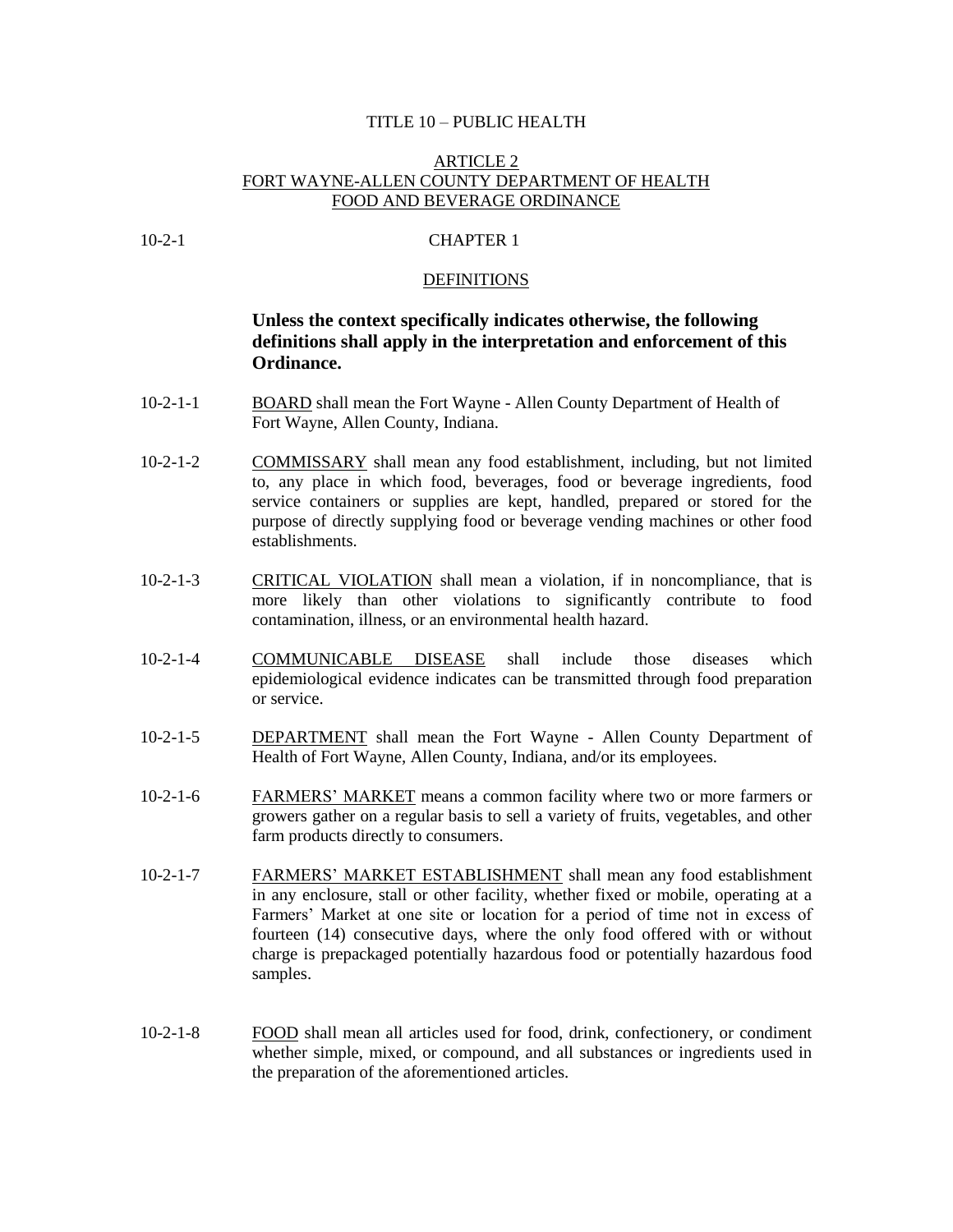# 10-2-1-9 **(Repealed 1/10/01)**

- 10-2-1-10 FOOD EMPLOYEE shall mean an individual working with food, food equipment or utensils, or food-contact surfaces.
- 10-2-1-11 FOOD OR BEVERAGE VENDING MACHINE shall mean any self-service device offered for public use which, upon insertion of paper money, coins or tokens, or by other similar means, dispenses unit servings of food or beverage products, either in bulk or in package.

# 10-2-1-12 **(Repealed 3/31/04)**

- 10-2-1-13 HEALTH COMMISSIONER shall mean the Health Officer of the Fort Wayne Allen County Department of Health of Fort Wayne, Allen County, Indiana, and/or his/her authorized representatives.
- 10-2-1-14 IMMINENT HEALTH HAZARD shall mean a significant threat or danger to health that is considered to exist when there is evidence sufficient to show that a product, practice, circumstance, or event creates a situation that requires immediate correction or cessation of operation to prevent injury or illness based on:
	- A. the number of potential injuries or illnesses; and
	- B. the nature, severity, and duration of the anticipated injury or illness.
- 10-2-1-15 MACHINE LOCATION shall include, but not be limited to, any room, enclosure, space or area where one or more food or beverage vending machines are installed or operated.
- 10-2-1-16 MENU TYPE shall mean a designation of risk that is based on the types of foods and the extent to which the foods are handled within each establishment. Inspection frequency shall be based on these designations of risk. The Menu Types shall be designated as follows:

**Type 1:** Establishments handling or offering only:

**(a)** pre-packaged potentially hazardous foods; and/or

**(b)**limited preparation of open, non-potentially hazardous foods.

**Type 2:** Establishments handling or offering any of the following:

> **(a)** a limited menu with preparation of only 1 or 2 potentially hazardous foods;

> **(b)** products containing pre-packaged raw ingredients that are cooked or

prepared to order and require minimal assembly; or

**(c)** no advance preparation of foods for next day service.

This menu type may include retail market food operations without deli or seafood departments.

**Type 3:** Establishments handling or offering any of the following: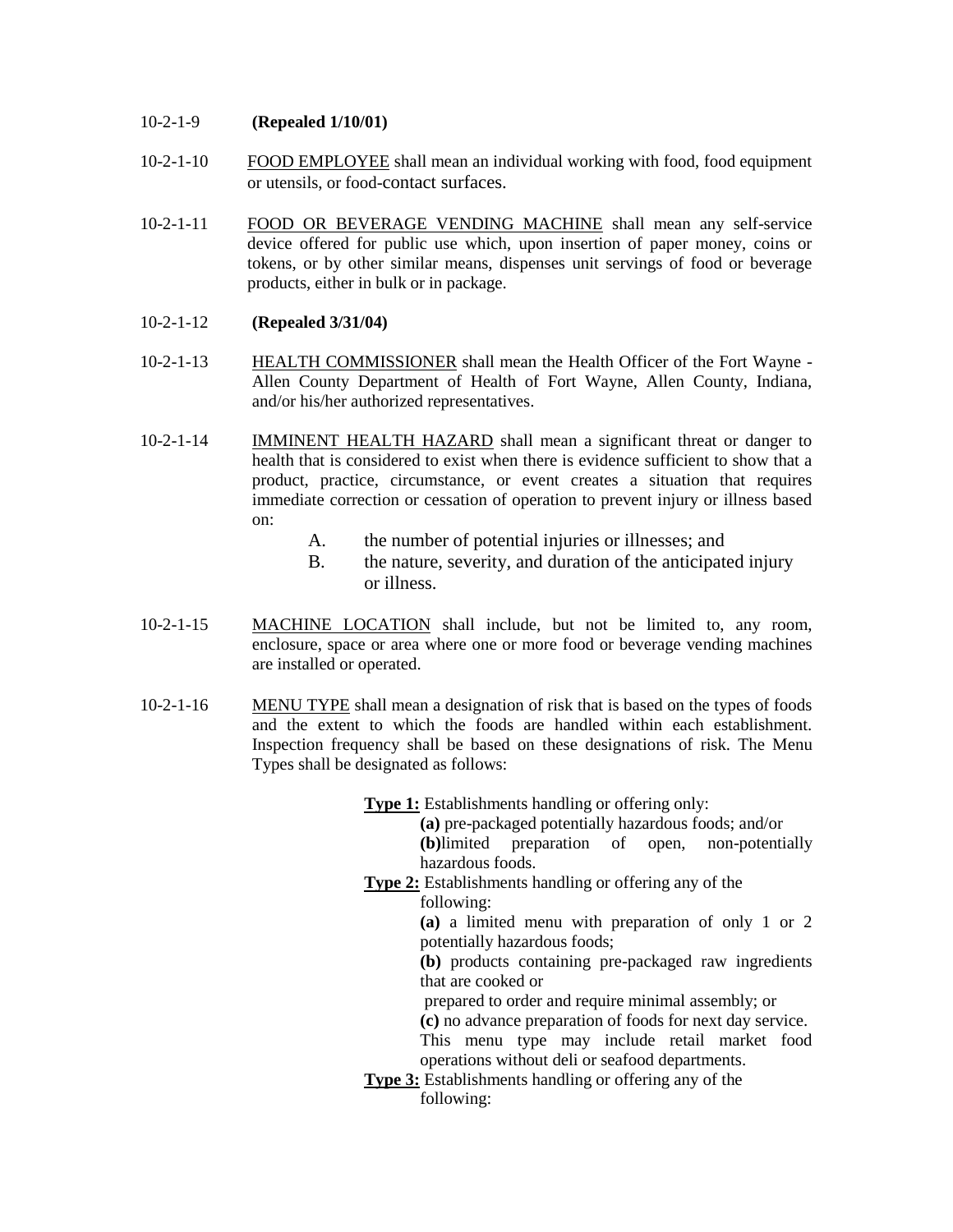**(a)** more than 2 potentially hazardous food products requiring cooking, cooling, and/or reheating; or

**(b)** food products that are prepared in advance for next day service.

This menu type may include retail market food operations with deli and seafood departments and establishments that serve a highly susceptible population.

- **Type 4:** Establishments handling or offering food products that require the extensive handling of raw ingredients and actual food processing is occurring at the retail level (such as smoking, curing, reduced oxygen packaging, etc.).
- 10-2-1-17 MOBILE FOOD MARKET ESTABLISHMENT shall mean any Food Establishment without a fixed location, capable of being readily moved intact from location to location, where food, intended for human consumption outside of the facility, is stored, sold or offered in pre-packaged form, fresh or frozen.
- 10-2-1-18 MOBILE FOOD SERVICE ESTABLISHMENT shall mean any Food Establishment, without a fixed location, capable of being readily moved intact from location to location, where food, intended for human consumption outside the facility is stored, sold or offered in open form, fresh or frozen.
- 10-2-1-19 NON-CRITICAL VIOLATIONS shall mean violations designated as being noncritical in 410 IAC 7-24, and as amended hereafter.
- 10-2-1-20 OPERATE and/or its derivatives shall mean one that operates a business or operates as a business.
- 10-2-1-21 PERMIT shall mean a certificate and/or a permit number of a size and style previously approved by the Health Commissioner.
- 10-2-1-22 PERMITTEE shall include the person who is the owner of or responsible for the operation of a food establishment which shall include his/her/its authorized representative and who shall be responsible for the acceptance of all notices at the address listed on the application for any permit issued hereunder.
- 10-2-1-23 NEW PERMITTEE shall be deemed to be any person, other than an immediate family member (specifically a spouse, parent, child or sibling; or a spouse of a parent, child or sibling), who acquires, through an asset purchase agreement, stock purchase agreement, merger, consolidation, gift or other similar method, more than fifty percent (50%) of the control of a prior permittee's business.
- 10-2-1-24 PERSON shall include, but not be limited to, an individual, corporation, firm, partnership, proprietorship, association, business organization, municipality or any other group acting as a unit, as well as an individual, trust or estate, or the agent or legal representative thereof.
- 10-2-1-25 PERSON IN CHARGE means the individual present at a retail food establishment who is responsible for the operation at the time of inspection.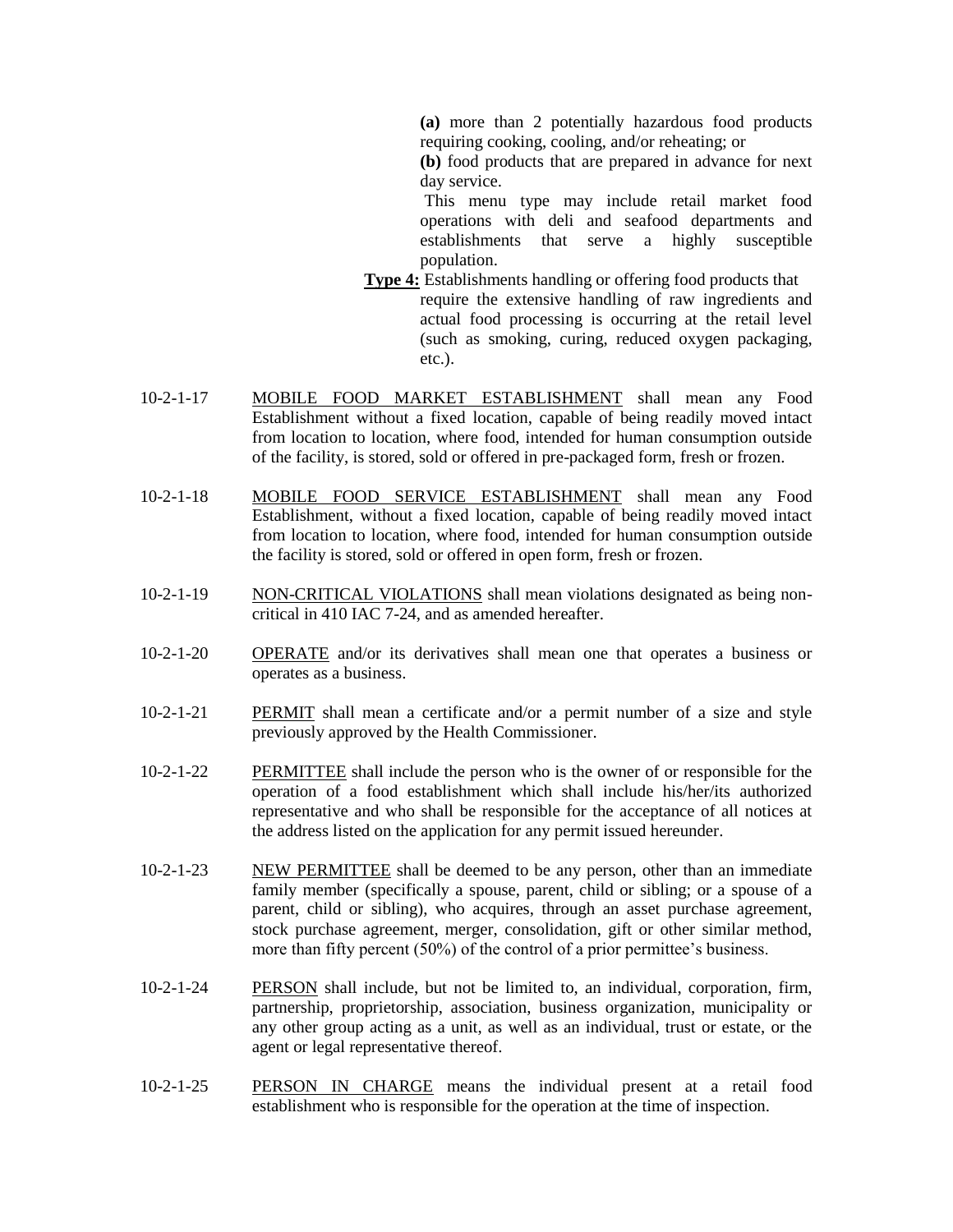# 10-2-1-26 POTENTIALLY HAZARDOUS FOOD shall mean:

(A) a food that is natural or synthetic and requires temperature control because it is in a form capable of supporting the following:

> (1) the rapid and progressive growth of infectious or toxigenic micro-organisms;

(2) the growth and toxin production of Clostridium botulinum; or (3) in raw shell eggs, the growth of Salmonella enteriditis.

(B) The term "potentially hazardous" includes but is not limited to the following:

(1) a food of animal origin that is raw or heat-treated;

(2) a food of plant origin that is heat-treated or consists of raw seed sprouts;

(3) cut melons; and

(4) garlic-in-oil mixtures that are not modified in a way that results in mixtures that do not support growth as specified under subsection (A).

(C) The term "potentially hazardous" does not include any of the following:

(1) An air-cooled hard-boiled egg with shell intact.

(2) A food with an aw value of eighty-five hundredths (0.85) or less.

(3) A food with a pH level of four and six-tenths (4.6) or below when measured at seventy-five (75) degrees Fahrenheit.

(4) A food, in an unopened hermetically sealed container, that is commercially processed to achieve and maintain commercial sterility under conditions of non-refrigerated storage and distribution.

(5) A food for which laboratory evidence demonstrates that the rapid and progressive growth of infectious or toxigenic microorganisms or the growth of Salmonella enteriditis in eggs or Clostridium botulinum cannot occur, such as food that:

> a) has an aw and a pH that are above the levels specified under subdivisions (2) and (3); and

> (b)may contain a preservative, other barrier to the growth of micro-organisms, or a combination of barriers that inhibit the growth of micro-organisms.

(1) A food that may contain an infectious or toxigenic microorganism or chemical or physical contaminant at a level sufficient to cause illness, but that does not support the growth of micro-organisms as specified under subsection (A).

# 10-2-1-27 RETAIL FOOD ESTABLISHMENT shall mean an operation that:

(A) stores, prepares, packages, serves, vends, or otherwise provides food for human consumption, such as:

(1) a restaurant;

(2) a satellite or catered feeding location;

(3) a catering operation if the operation provides food directly to a consumer or to a conveyance used to transport people;

(4) a market;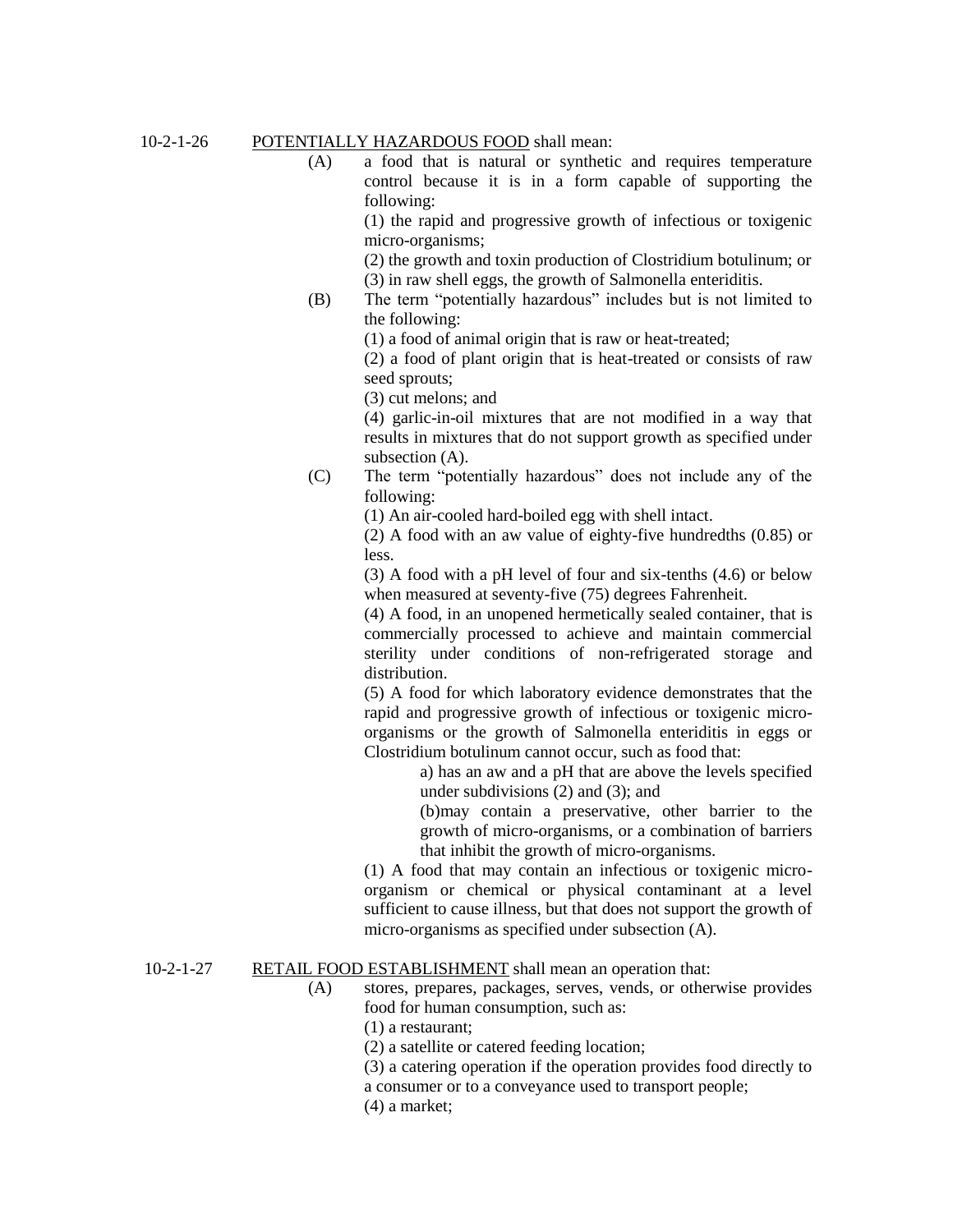(5) a grocery store;

(6) a convenience store

(7) a vending location;

(8) a conveyance used to transport people;

(9) an institution;

(10) a food bank;

(11) a commissary;

(12) a cottage industry; and

(13) relinquishes possession of food to a consumer directly or indirectly through a delivery service, such as home delivery of grocery orders or restaurant takeout orders, or delivery service that is provided by common carriers.

(B) The term "retail food establishment" includes but is not limited to the following:

> (1) An element of the operation, such as a transportation vehicle or a central preparation facility that supplies a vending location or satellite feeding location unless the vending or feeding location is permitted by the regulatory authority.

> (2) An operation that is conducted in a mobile, stationary, temporary, or permanent facility or location, where consumption is on or off the premises, and regardless of whether there is a charge for the food.

(C) The term "retail food establishment" does not include the following:

> (1) An establishment that offers only prepackaged foods that are not potentially hazardous.

> (2) A produce stand that only offers whole, uncut fresh fruits and vegetables.

(3) A food processing plant operated under IC 16-42-5.

(4) A private home where food is prepared by a member of an organization that is operating under IC 16-42-5-4.

(5) An area where food that is prepared as specified in subdivision (4) is sold or offered for human consumption.

(6) A bed and breakfast establishment as defined and regulated under IC 16-41-31 and 410 IAC 7-15.5.

(7) A private home that receives catered or home-delivered food.

(8) A private home which provides childcare and is not subject to IC 12-13-5.

(9) A private home which provides residential care and is not subject to IC 12-15 and/or IC 23-2-4.

(10) A private home.

10-2-1-28 RETAIL FOOD MARKET ESTABLISHMENT shall mean any Food Establishment, including, but not limited to, a grocery, convenience store, salvage store, discount store, meat market, poultry market, fish market, fresh fruit and vegetable market, delicatessen, confectionery, candy kitchen, nut store, retail bakery store, or any Food Establishment, whether fixed or movable, where food, intended for human consumption off the premises, is manufactured, produced, stored, prepared, handled, sold or offered with or without charge. Provided, however, that the provisions of this Ordinance shall not include meat or poultry slaughterhouses.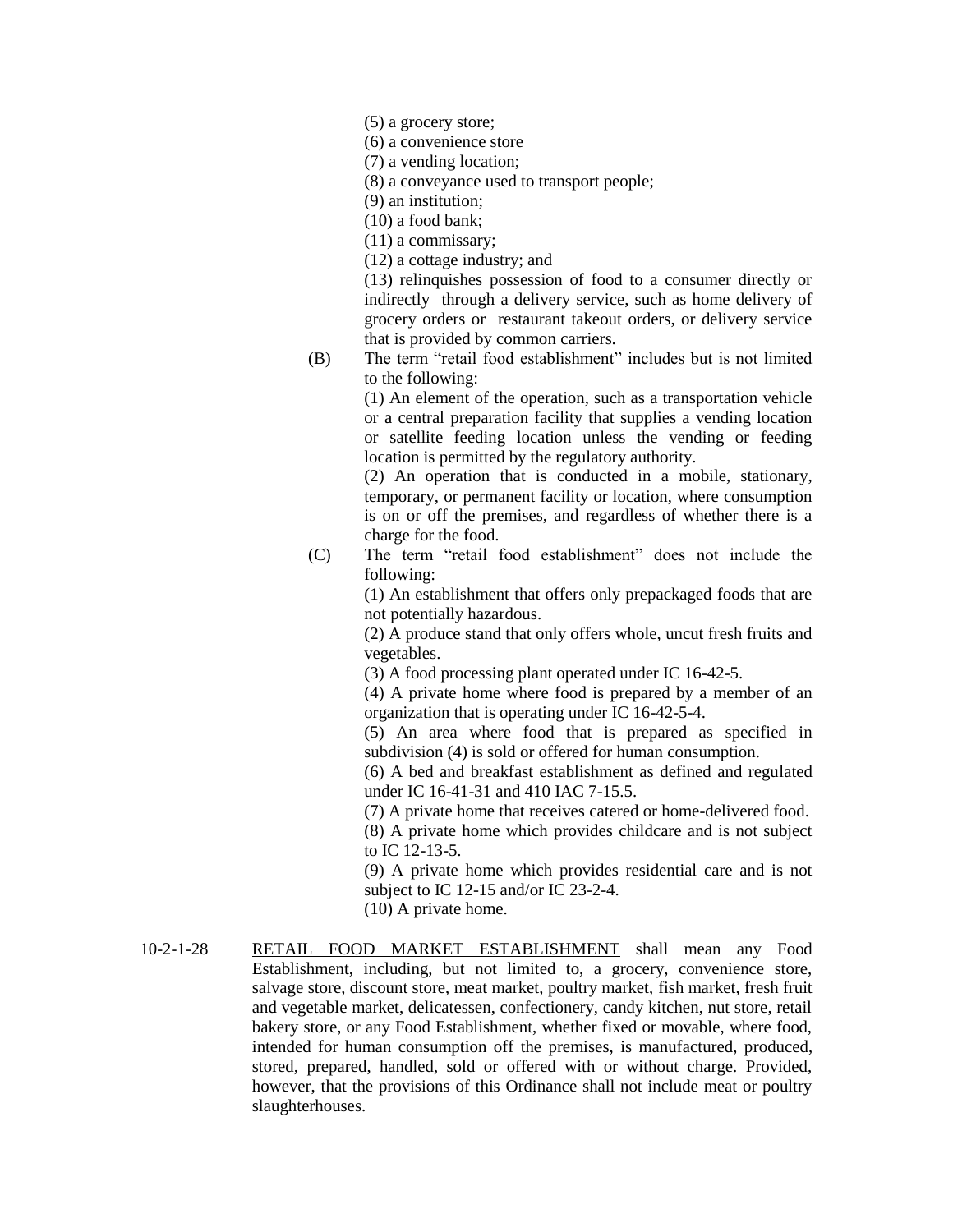- 10-2-1-29 RETAIL FOOD SERVICE ESTABLISHMENT shall mean any Food Establishment, including, but not limited to, a restaurant, coffee shop, cafeteria, short-order cafe, luncheonette, tavern, sandwich stand, soda fountain, commissary, drive-in restaurant, drink establishment, snack bar, food counter, dining room, food catering facility, industrial feeding establishment, private, public, or non-profit organization or institution routinely serving food, and any other eating or drinking establishment, where food or drink products are prepared, served or provided for human consumption with or without charge. The term does not include private homes where food is prepared or served for individual family consumption. Outdoor cooking and/or smoking of meat products will be allowed on the premises of a licensed retail food service establishment if all minimum food safety and other applicable Building, Fire and Planning/Zoning guidelines are met. All food preparation steps other than cooking and/or smoking of the meat products and the actual sale of the food products must take place inside the retail food service establishment.
- 10-2-1-30 RETAIL FOOD SERVICE OFF-SITE ESTABLISHMENT shall mean any licensed Retail Food Service Establishment that routinely operates Temporary Food Service Establishments off of their licensed premises.
- 10-2-1-31 **(Repealed 7-25-2008)**
- 10-2-1-32 **(Repealed 3/31/04)**
- 10-2-1-33 SEASONAL MOBILE ICE CREAM MARKET ESTABLISHMENT shall mean any Food Establishment, without a fixed location, capable of being readily moved intact from location to location, where the only potentially hazardous foods sold are pre-packaged ice cream products.
- 10-2-1-34 TEMPORARY FARMER'S FOOD MARKET ESTABLISHMENT shall mean any Food Establishment in an enclosure, stall, or other facility, whether fixed or mobile, where only fresh fruits, vegetables, honey or cider intended for human consumption off the premises are offered for sale at retail or wholesale prices.
- 10-2-1-35 TEMPORARY FOOD MARKET ESTABLISHMENT shall mean any Food Establishment in any enclosure, stall or other facility, whether fixed or mobile, operating at one site or location for a period of time not in excess of fourteen (14) consecutive days, in conjunction with a single event or celebration where only pre-packaged food products intended for human consumption off the premises is are offered with or without charge.
- 10-2-1-36 TEMPORARY FOOD SERVICE ESTABLISHMENT shall mean any Food Establishment in any enclosure, stall or other facility, whether fixed or mobile, operating at one site or location for a period of time not in excess of fourteen (14) consecutive days, in conjunction with a single event or celebration, where food in open form intended for human consumption off the premises is offered with or without charge.
- 10-2-1-37 TEMPORARY FUND RAISING FOOD MARKET ESTABLISHMENT shall mean any Food Establishment operating at a fixed location for not more than one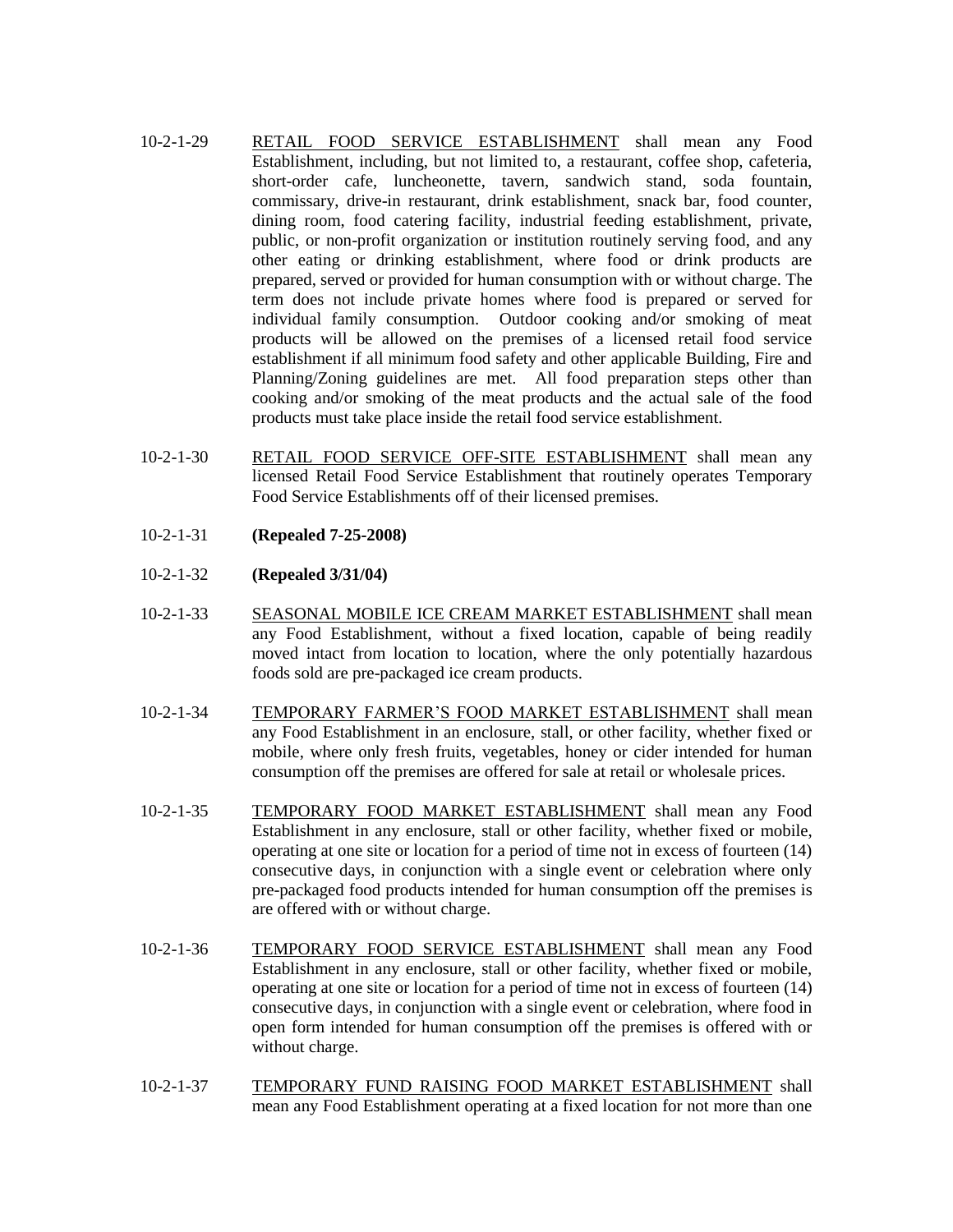(1) day per month where food intended for human consumption off the premises is offered for sale at retail or wholesale prices and a third party not-for-profit organization benefits financially as a result of that sale.

- 10-2-1-38 UTENSIL shall mean any implement used in the storage, preparation, service, consumption, display, transportation, or cleaning of food or drink products.
- 10-2-1-39 VENDING OPERATOR shall include, but not be limited to, any person who by contract, agreement, or ownership, takes responsibility for furnishing, installing, servicing, operating, or maintaining one or more food or beverage vending machines which dispense potentially hazardous food or beverage products.
- 10-2-1-40 VENUE ESTABLISHMENT shall mean any venue-type facility, such as an arena, coliseum, stadium, or concert hall, wherein one entity operates over twenty (20) concessions, stands, or food units (whether fixed or mobile) inside the facility. A permit must be issued for each individual building or facility regardless of whether two buildings or facilities are located on the same property and/or owned by the same entity.
- 10-2-2 CHAPTER 2

## PERMITS

- 10-2-2-1 PERMIT REQUIREMENTS: It shall be unlawful for any person to sell or give away any food or to operate a Food Establishment or to act, whether actually or ostensibly, as a Food Establishment operator in Allen County, Indiana, who does not possess a valid permit for each such operation from the Health Commissioner, unless otherwise exempted from the provisions of this Ordinance.
- 10-2-2-2 POSTING: All permits shall be posted in a conspicuous place in view of the public in each Food Establishment. With respect to Mobile Food Establishments, the name, address and telephone number of the permittee shall be conspicuously displayed on each licensed mobile unit not less than two (2) inches in height. In addition, a copy of the permit must be located in each mobile unit at all times for purposes of identification.
- 10-2-2-3 SEPARATE PERMITS: A separate permit shall be required for each food establishment. This requirement as to separate permits, however, shall not apply to those arrangements where a bar and restaurant are being operated under a management agreement as long as the applicant on the Food Establishment permit is the same person as the holder of the Alcoholic Beverage Commission (ABC) permit.
- 10-2-2-4 APPLICATION (Food Establishment, non-vending): The application for a Food Establishment permit shall be made to the Health Commissioner on forms provided by the Health Commissioner. Such forms shall show, among other information which may be required by the Health Commissioner, the legal name, address, and telephone number of the permittee, the name under which said permittee intends to operate, the address of the establishment, the name of the Person In Charge, and the number of food establishment personnel employed at the establishment (which shall include the permittee's manager, or other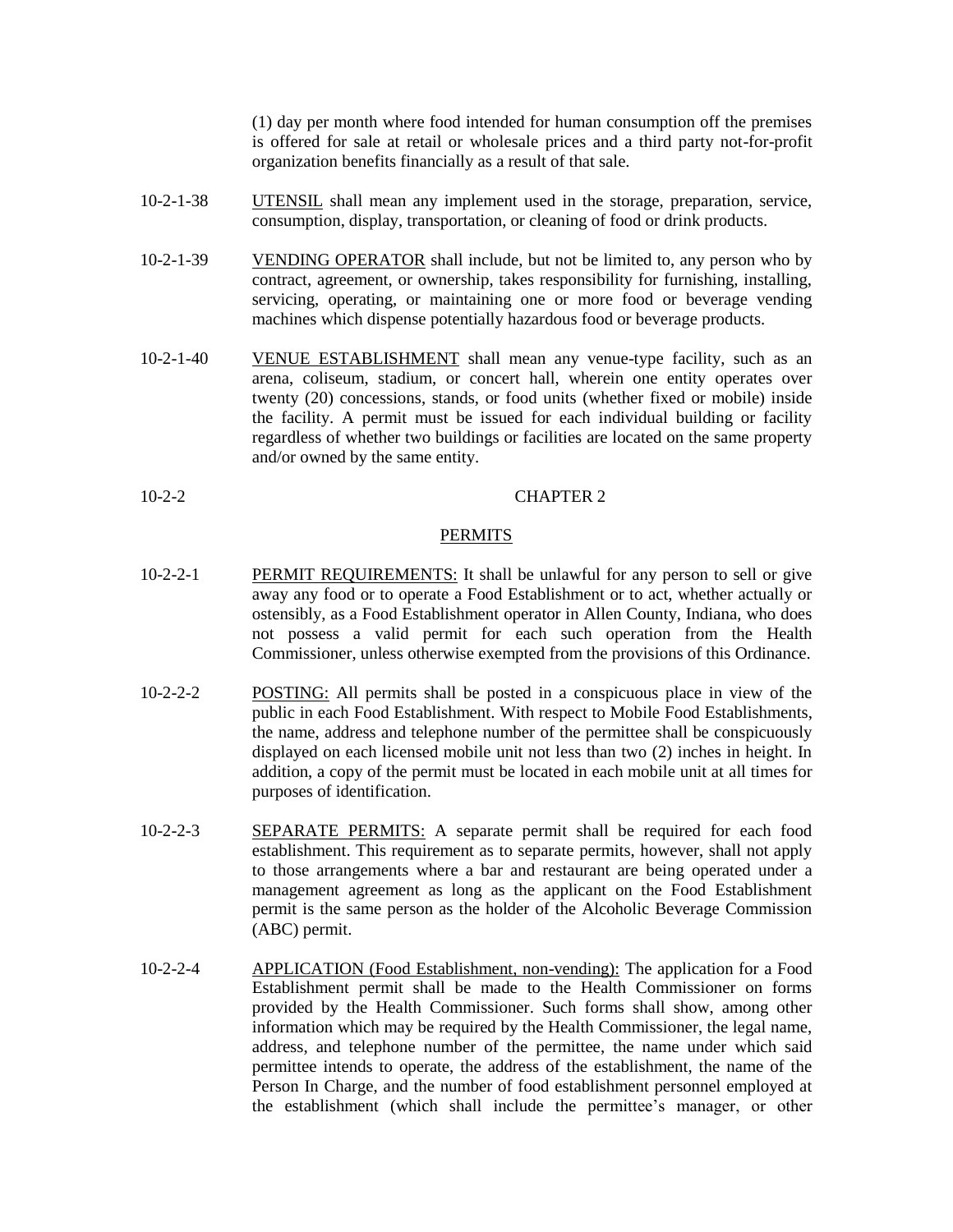supervisory personnel). Said application shall include the signature of the permittee or his/her authorized representative

- 10-2-2-5 APPLICATION (Vending Machine): The application for a Food or Beverage Vending Machine operator permit shall be made to the Health Commissioner on forms provided by the Health Commissioner. Such forms shall show, among other information which may be required by the Health Commissioner, the legal name, address, and telephone number of the permittee, the name under which said permittee intends to operate, the address of the establishment, and the number of vending machines intended to be operated. In addition, said application shall specify the location of any commissary or commissaries, the number and type of food or beverage vending machines, the locations maintained by the permittee where supplies are kept or where vending machines are repaired or renovated, and the type and form of the food or beverages to be dispensed from the vending machines. Said application shall include the signature of the permittee or his/her authorized representative.
- 10-2-2-6 PERMIT ISSUANCE: A permit shall be issued subsequent to application and final inspection and upon a determination by the Health Commissioner that the permittee has complied with all of the applicable provisions of this Ordinance, tendered the appropriate fee as hereinafter specified.
- 10-2-2-7 TERM.

A. The permit for a Food Establishment, Retail Food Service Establishment, Retail Food Service Off-Site Establishment, Retail Food Market Establishment, Temporary Farmer's Food Market, Mobile Food Service Establishment, Mobile Food Market Establishment, Seasonal Mobile Ice Cream Market Establishment, Temporary Fund Raising Food Market, Vending Operator, Venue Establishment, Commissary, Farmers' Market or Food Processing Establishment shall be for a term of one (1) year beginning upon the date of issue.

> 1. Said permits shall be renewed annually on or before the fifteenth (15th) day of the anniversary month. However, if the 15th of the anniversary month falls on a weekend or government-recognized holiday, the permittee will be given until the following business day to renew the permit without late fees being assessed.

B. The permit for a Temporary Food Service Establishment or a Temporary Food Market Establishment shall be for a term not to exceed fourteen (14) consecutive days.

10-2-2-8 PERMIT NOT TRANSFERABLE: No permit issued to any permittee under this Ordinance shall be transferable between locations or between operators. Upon change of location, operator or owner, all existing permits become void. Any new permittee taking over a continuously operating Food Establishment shall be entitled to a nonrenewable probationary permit.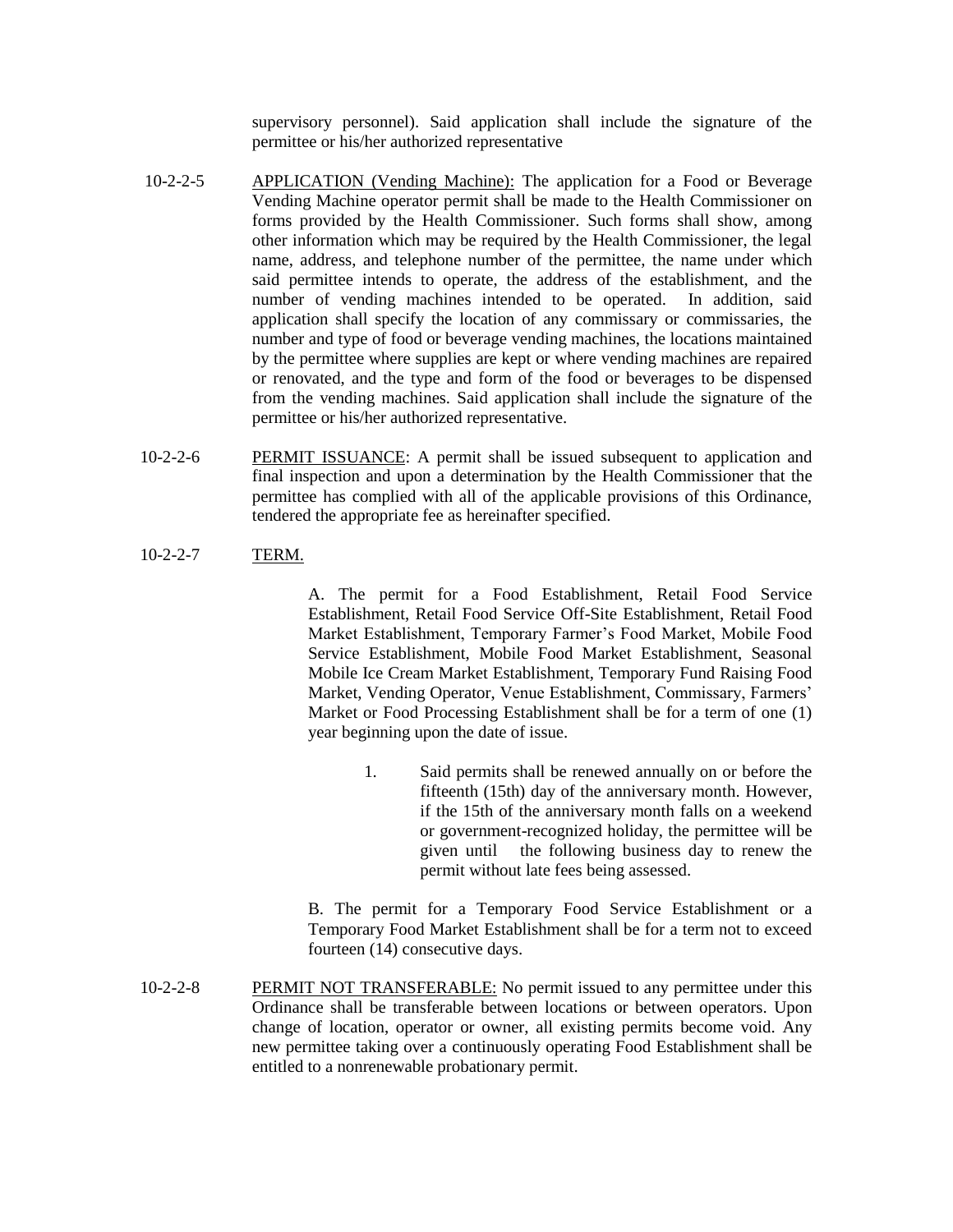A. The probationary permit will be issued at the time the new permittee makes application for an annual Food Establishment permit and pays all application and permit fees.

B. The probationary permit will be valid for a period of ninety (90 days) which shall commence on the date of application (or date of actual ownership change, whichever is earlier), and shall not be subject to any extensions.

C. The new permittee must obtain its annual permit within the 90 day probationary period or its permitwill be revoked (resulting in the closure of the establishment). In addition, the annual permit will only be issued after the permittee has complied with all of the applicable code requirements.

D. The annual permit issued prior to the expiration of the 90 day probationary period shall have as its anniversary date, the original date of application (or date of actual ownership change, whichever is earlier) for the probationary permit.

10-2-2-9 LAPSE OF PERMIT: Each permit issued hereunder shall automatically lapse and be void and of no further force or effect unless the permittee actually begins operations under said permit within a time period which is equal to twenty-five percent (25%) of the life of the permit issued.

# 10-2-3 CHAPTER 3

# CONSTRUCTION, RENOVATION, AND ALTERATION OF FOOD ESTABLISHMENTS AND VENDING MACHINES

- 10-2-3-1 All Food Establishments which are hereinafter constructed or renovated shall conform in their construction to the applicable requirements of 410 IAC 7-24, as amended, as well as with this Ordinance and all applicable Building, Zoning and Fire codes.
- 10-2-3-2 PLANS: No construction, renovation or alteration shall begin without the construction, renovation or alteration plans being first submitted to and approved by the Health Commissioner.

A. Failure to obtain the Health Commissioner's approval, shall be the basis for the issuance of an immediate stop work order by the Health Commissioner.

B. Failure to submit plans prior to constructing a new Food Establishment shall result in a fine of fifty dollars (\$50.00).

C. If an existing licensed Food Establishment fails to submit plans prior to any structural additions and/or interior remodeling affecting any area of the food establishment where food operations take place, it shall be subject to a fine of fifty dollars (\$50.00).

> 1. If an existing licensed Food Establishment receives a fine under 10-2-3-2(C), and again violates section 10-2- 3-2(C), the fine shall increase in fifty dollar (\$50.00) increments for each occurrence not to exceed five hundred dollars (\$500.00) in total.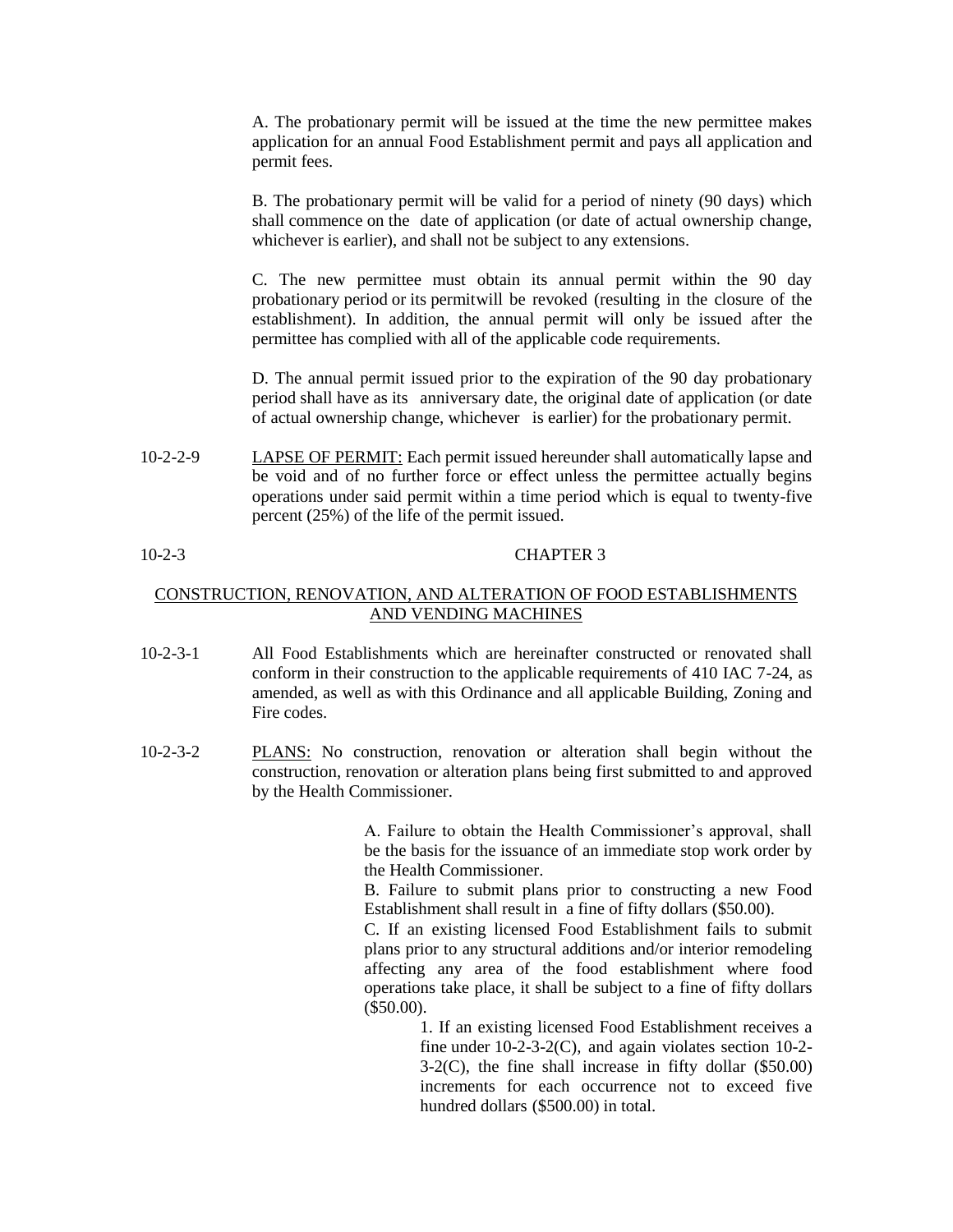All fines listed above must be paid prior to the issuance of any new Food Establishment permit. In the event that an existing licensed food establishment is fined under this section, and fails to pay the fine within 90 days of notification, its Food Establishment permit shall be immediately suspended.

- 10-2-3-3 EQUIPMENT: All equipment installed in a Food Establishment for use in the cleansing and bactericidal treatment of utensils, or in the preparation, storing, handling, cleaning, sanitizing, serving, or displaying of any food or beverage products, shall be of a type conforming with all applicable requirements with regard to proper holding temperatures, design, construction, location, and materials, as required in 410 IAC 7-24, and as amended hereafter.
- 10-2-3-4 The Health Commissioner may prohibit the further use of any equipment that fails to meet the requirements of 10-2-3-3.
- 10-2-3-5 All Food Establishments must fully comply at all times with all local and state Building, Zoning and Fire codes. Failure of any permittee to fully comply with any applicable Building, Zoning, and Fire code shall be the basis for the suspension, immediate closure or revocation of any permit issued hereunder.

# 10-2-3-6 **(Repealed 3/31/04)**

10-2-3-7 GREASE TRAP: Unless exempted by the Allen County Building Department, all Food Establishments shall be required to install a grease interceptor in the waste line leading from sinks, drains and other fixtures or equipment where grease may be introduced into the drainage or sewage systems in quantities that can affect line stoppage or hinder sewage treatment. The grease interceptor must be installed in such a manner that meets all applicable requirements of the Building Department and shall be located in such areas as are easily accessible for cleaning.

## 10-2-3-8 CEILING SURFACES:

- A. The ceiling surfaces in a bar area or waitress area in which the only open foods prepared are beverages and the only warewashing taking place is of glasses and small utensils will not be required to be non-absorbent. The surfaces, however, must be smooth and easily-cleanable. The cleaning and cutting of drink garnishes will be allowed in these areas.
- B. The ceiling surfaces in the employee restroom(s) of Annual Food Market Establishments that only sell pre-packaged, nonpotentially hazardous foods will not be required to be nonabsorbent. The surfaces, however, must be smooth and easilycleanable.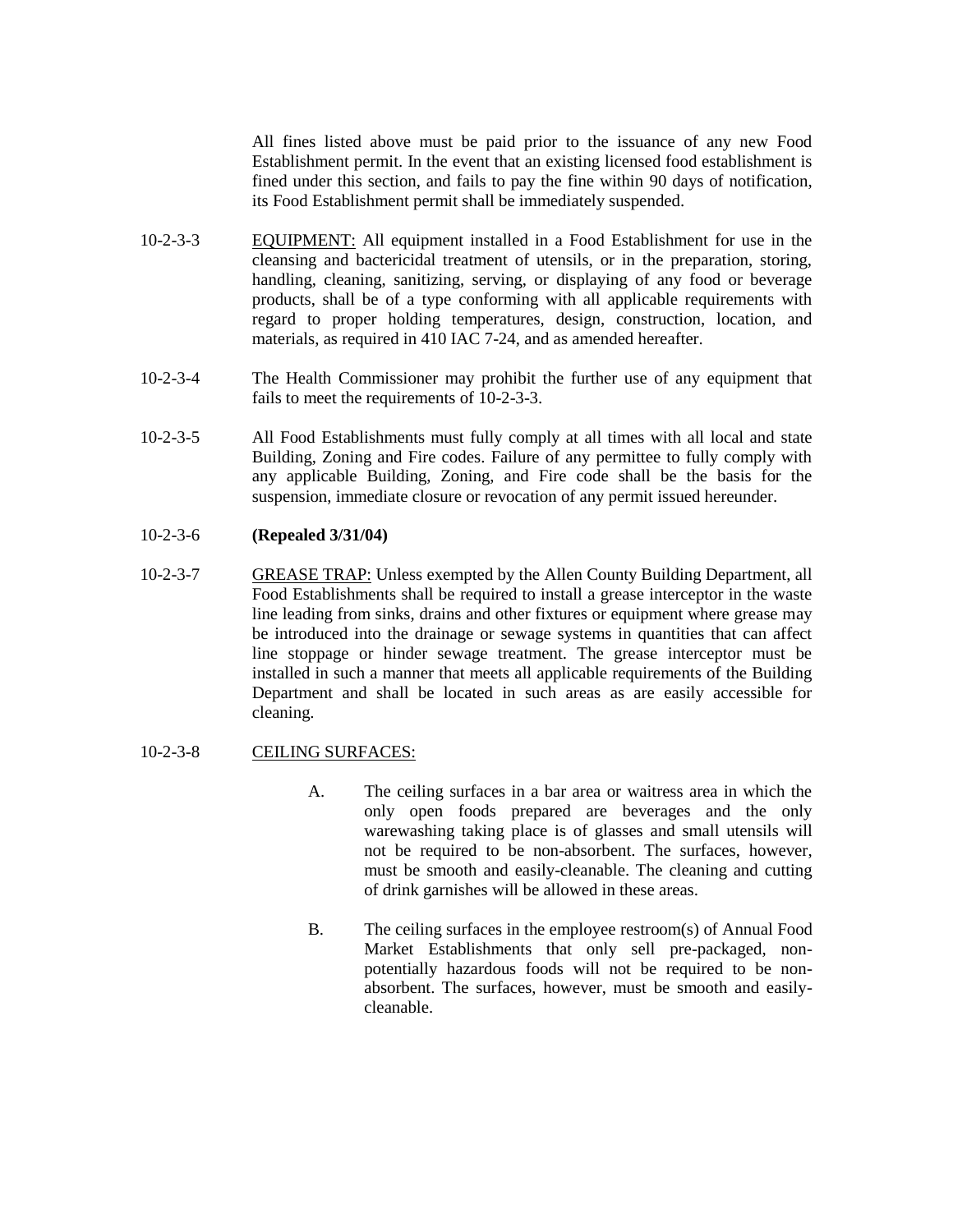## 10-2-4 CHAPTER 4

## APPLICATION AND PERMIT FEES

10-2-4-1 FEES: Prior to the issuance of any permit, each permittee shall first tender to the Treasurer of Allen County, Indiana, a fee or fees, which shall be deposited into the City-County Health Fund for each such operation in accordance with the classification as established in the following schedule of fees.

# 10-2-4-2 APPLICATION FEES:

- A. Each new Food Establishment shall be required to pay a fee of two hundred and seventy five dollars (\$275.00) for the review of plans and specifications and for the initial inspection of the Food Establishment. This fee is in addition to the permit fee.
- B. Each new permittee of a Food Establishment which is in existence and has been operating on a continual basis up to the time that the new permittee takes over the ownership or possession of said Food Establishment, shall be required to pay a fee of one hundred and fifty dollars (\$150.00) for the initial inspection of the Food Establishment. This fee is in addition to the permit fee as set out herein.
- C. The Plan Review and Inspection fee for any existing Food Establishment which undergoes construction for renovation, alteration or additions to the establishment and/or interior remodeling of any area of the existing licensed Food Establishment where food operations take place shall be one hundred forty dollars (\$140.00) for the plan review and specifications as well as any inspections associated with the change to the establishment . A full set of plans must be submitted to the Department prior to construction, renovation or alteration begins.

## 10-2-4-3 PERMIT FEES FOR RETAIL FOOD SERVICE ESTABLISHMENTS:

|  | 1. 1 through 5 employees | \$250.00 |
|--|--------------------------|----------|
|--|--------------------------|----------|

- 2. 6 through 9 employees  $$375.00$
- 3. 10 through 40 employees  $$425.00$
- 4. 41 employees and over \$475.00

# 10-2-4-4 PERMIT FEES FOR RETAIL FOOD MARKET ESTABLISHMENTS: (square footage of floor area involved)

- 1. Under 3,000 square feet \$ 225.00
- 2. 3,001 to 30,000 square \$ 450.00
- 3. 30,001 to 40,000 square feet \$ 625.00
- 4. 40,001 to 60,000 square feet \$ 835.00
- 5. 60,001 square feet and over \$1050.00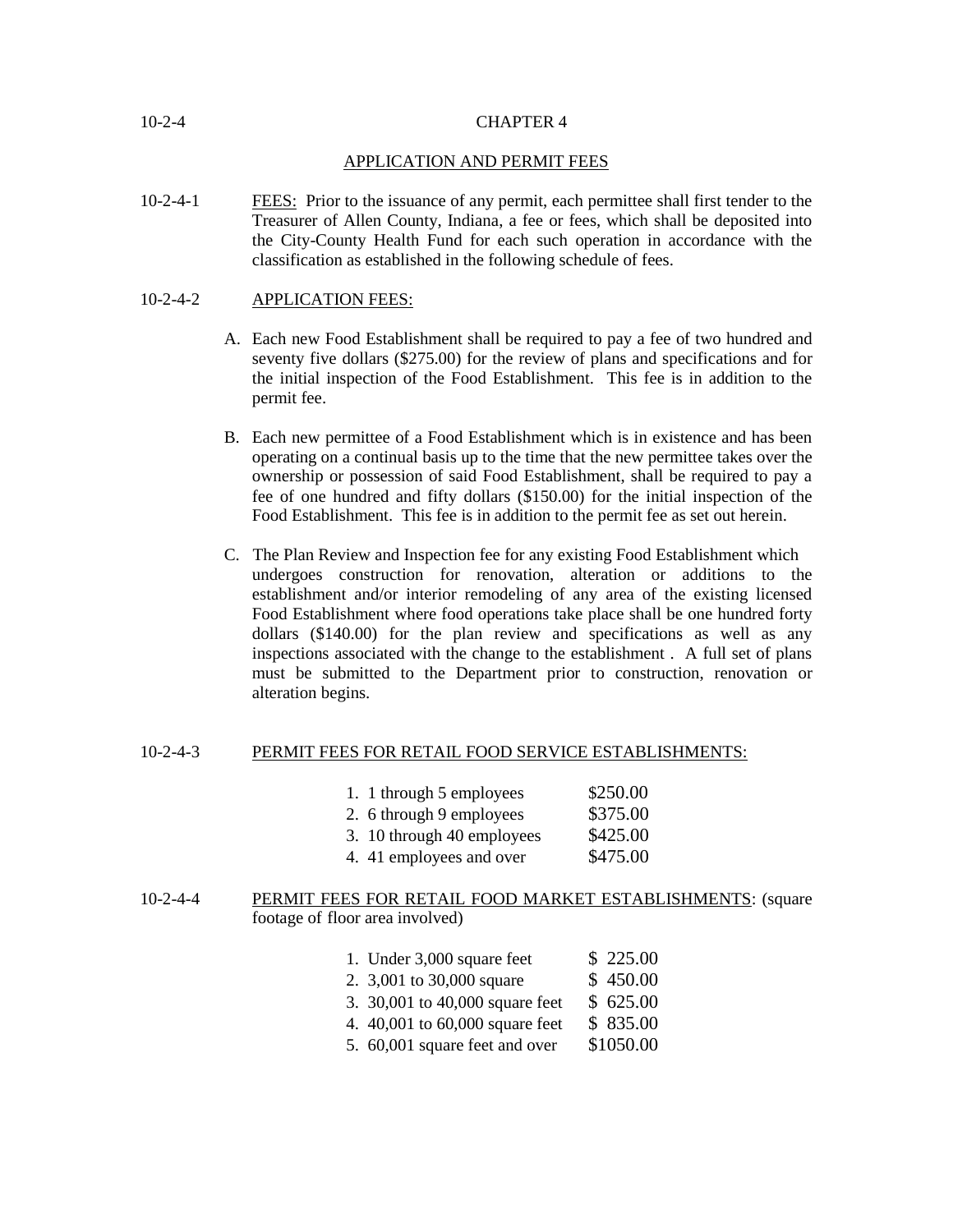## 10-2-4-5 PERMIT FEES FOR MOBILE FOOD SERVICE AND MOBILE FOOD MARKET ESTABLISHMENTS with a gross weight of:

| 1. Under $1,000$ pounds | \$200.00 |
|-------------------------|----------|
| 2. Over $1,000$ pounds  | \$300.00 |

## 10-2-4-6 PERMIT FEES FOR VENDING MACHINE OPERATORS:

| 1. 1 to 10 Food or Beverage Vending |          |
|-------------------------------------|----------|
| Machines (per machine)              | \$17.00  |
| 2. 11 to 25 Machines                | \$240.00 |
| 3. 26 to 50 Machines                | \$320.00 |
| 4. 51 to 100 Machines               | \$475.00 |
| 5. 101 to 200 Machines              | \$630.00 |
| 6. 201 to 300 Machines              | \$800.00 |
| 7. 301 or more Machines             | \$920.00 |

10-2-4-7 PERMIT FEES FOR TEMPORARY FOOD SERVICE AND TEMPORARY FOOD MARKET ESTABLISHMENTS:

1. For every 48 consecutive hours of operation \$45.00

| $10-2-4-8$ | PERMIT                 | <b>FEES</b> | FOR | <b>RETAIL</b> | <b>FOOD</b> | <b>SERVICE</b> | <b>OFF-SITE</b> |
|------------|------------------------|-------------|-----|---------------|-------------|----------------|-----------------|
|            | <b>ESTABLISHMENTS:</b> |             |     |               |             |                |                 |

1. For one year of operation \$300.00

- 10-2-4-9 **(Repealed 7/25/2008)**
- 10-2-4-10 PERMIT FEES FOR SEASONAL MOBILE ICE CREAM MARKET ESTABLISHMENTS:

1. Per Vehicle or Establishment / per year \$175.00

10-2-4-11 PERMIT FEES FOR TEMPORARY FUND RAISING FOOD MARKET ESTABLISHMENTS:

## 1. Per Establishment / per year \$85.00

10-2-4-12 PERMIT FEES FOR FARMERS' MARKET ESTABLISHMENT :

#### 1. Per Establishment/location/per year \$75.00

10-2-4-13 PERMIT FEES FOR TEMPORARY FARMER'S FOOD MARKET ESTABLISHMENTS:

| 1. Per Establishment / per year | \$75.00 |
|---------------------------------|---------|
|---------------------------------|---------|

10-2-4-14 PERMIT FEES FOR VENUE ESTABLISHMENTS: 1. For one year of operation: \$1,000.00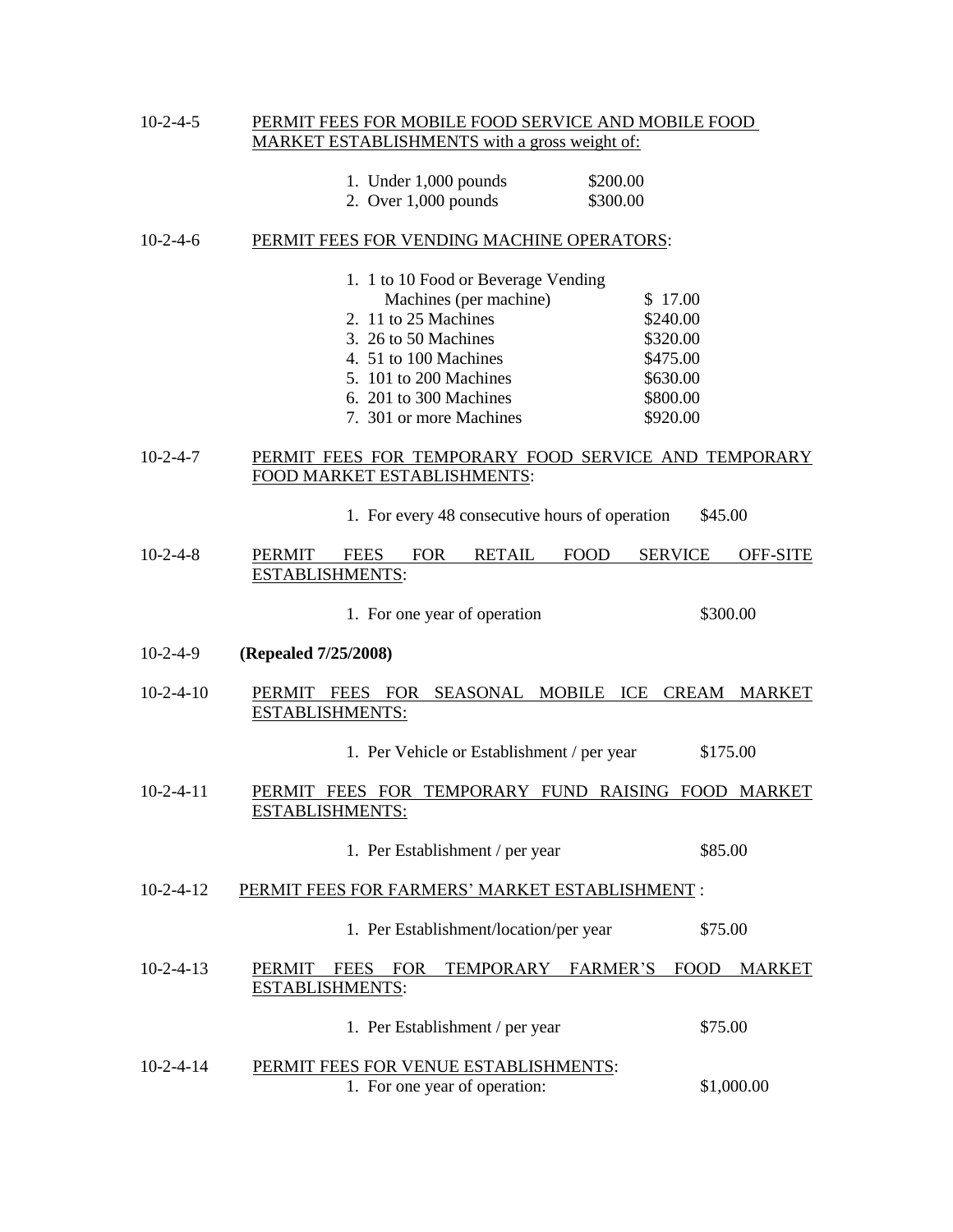- 10-2-4-15 The application fee and permit fee for any Food Establishment which is owned and/or operated by any school corporation shall be fifty-five dollars (\$55.00) notwithstanding 10-2-4-2 through 10-2-4-11.
- 10-2-4-16 The application fee and permit fee for any Food Establishment in which the only open food product being dispensed or served are beverages from a dispensing machine (and/or the only food products being sold are pre-packaged and nonpotentially hazardous), shall be one hundred and ten dollars (\$110.00) notwithstanding 10-2-4-2 through 10-2-4-11.
- 10-2-4-17 Should any permittee fail to obtain the permit prior to the opening of the Food Establishment for business, or should any permittee fail to renew his/her permit on or before the anniversary date of said permit, then said annual fee shall be 125% of the annual fee set forth above for that particular Food Establishment. Nothing in this section shall prevent the Health Commissioner from exercising any other of his/her rights and/or duties regarding suspension, closure, or revocation of the permit with regard to any Food Establishment.
- 10-2-4-18 A. Should any permittee fail to obtain a Temporary Food Service Establishment or Temporary Food Market Establishment permit twenty four (24) business hours prior to the scheduled date of operation, a penalty of fifty dollars (\$50.00) shall be assessed to the total fee amount of the permit for the first violation. Each additional such violation by the same permittee will carry a penalty that is escalated by an additional \$25 each time.

B. Should any permittee of a Temporary Food Service Establishment or Temporary Food Market Establishment fail to arrive at their designated location of operation within one hour (1 hour) of their designated time of operation, a penalty of twenty-five dollars (\$25.00) shall be assessed to the permittee payable within seven (7) days of the date of proposed operation. No future permits will be granted to the permittee until all outstanding penalty fees are paid in full.

# 10-2-4-19 EXEMPTIONS:

A. Food Establishments or vending operators which comply with the terms and provisions of IC 16-18-2-137 and as amended hereafter, shall be exempt from the provisions of this Ordinance. Church-sponsored soup kitchens, church operated food pantries, not-for-profit feeding sites for children, or senior citizen feeding sites which are required to obtain a permit, shall meet all applicable requirements and undergo required inspections, but shall be exempt from the fee provisions of this Ordinance.

B. Food Establishments which sell or offer for sale directly to the consumer only the following items shall be exempt from the provisions of this Ordinance:

- 1. Pre-packaged confections (such as hard candy, candy bars, or chocolates);
- 2. Pre-packaged, non-potentially hazardous foods as follows: a. Chewing gum;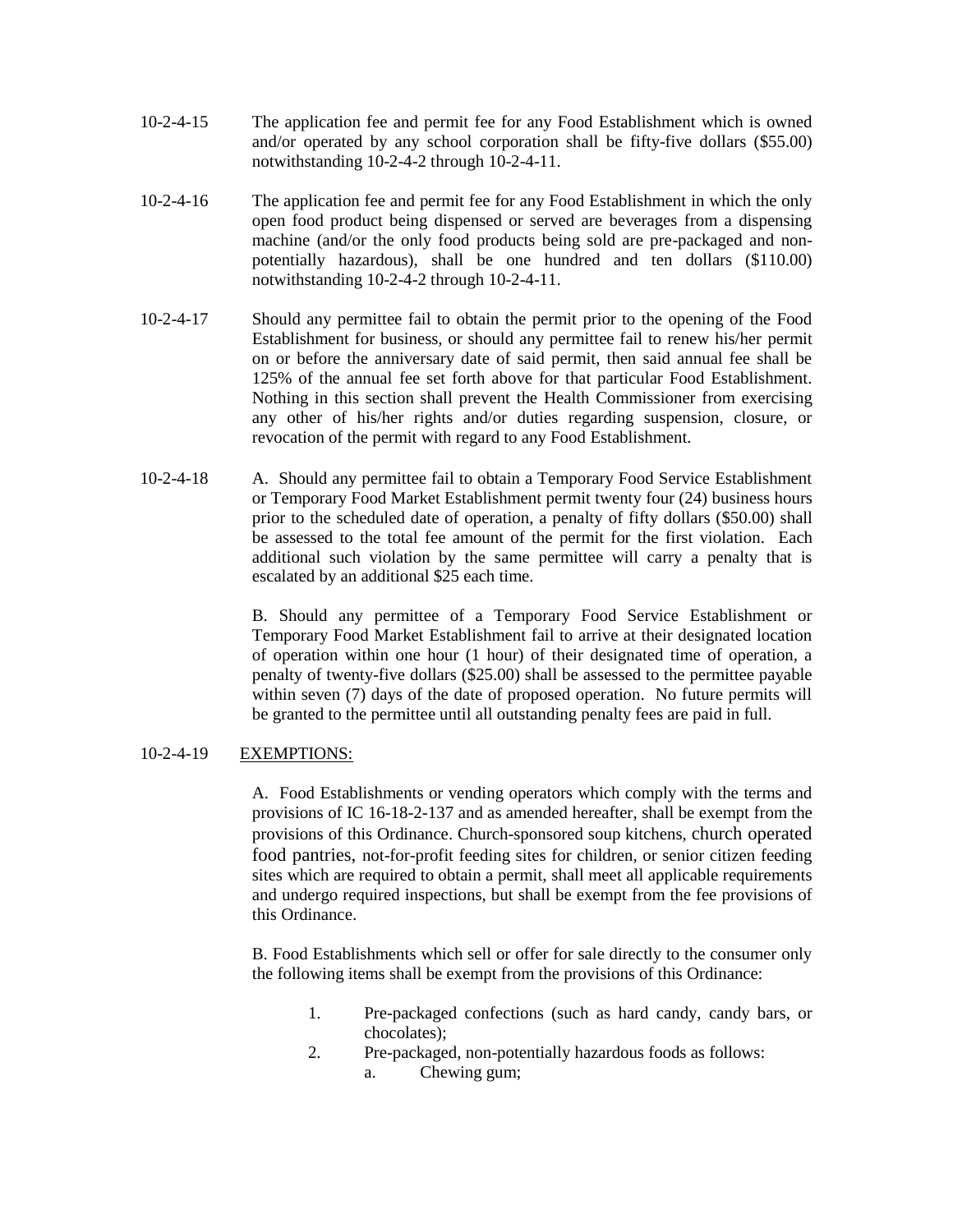- b. Nuts, potato chips, pretzels, crackers, cookies, doughnuts, muffins, fruit snacks, and snack cakes;
- c. Coffee (either in open or pre-packaged form);
- d. Popcorn (either in open or pre-packaged form); or
- e. Juice or soft drink beverages.
- C. Vending machines which dispense only non-potentially hazardous food or drink products in pre-packaged or pre-bottled form, shall be exempt from the provisions of this Ordinance.

# 10-2-5 CHAPTER 5

# MINIMUM SANITARY AND CERTIFICATION REQUIREMENTS FOR FOOD ESTABLISHMENTS, VENDING OPERATORS, FOOD AND BEVERAGE VENDING MACHINES, AND BED & BREAKFAST ESTABLISHMENTS

- 10-2-5-1 All Food Establishments, with the exception of Temporary Farmer's Food Market Establishments, Vending Operators, and Food and Beverage Vending Machines shall comply with the minimum sanitary requirements specified by the Indiana State Department of Health as provided in 410 IAC 7-24 and 410 IAC 7- 22, and as amended hereafter.
- 10-2-5-2 Annual Retail Food Service and Market Establishments shall be required to tap into a publicly supplied water system when said system is located within three hundred (300) feet of the boundary lines of the real estate upon which said Food Establishment is located, when said system is adequate to handle an additional tap-in, and when the permittee has direct access to said system or can obtain access to said system by means of easements or other necessary grants of authority. In the case where the permittee does not have direct access to said system, the permittee shall be required to make a diligent and reasonable effort to obtain the necessary easements and/or other grants of authority to obtain access to the system.
- 10-2-5-3 The following are the minimum sanitary requirements for Temporary Farmer's Food Markets Establishments:
	- A. Every Temporary Farmer's Food Market Establishment shall be located in clean surroundings and shall be kept in a clean, sanitary condition.
	- B. All equipment and utensils used in storing, and displaying food products shall be properly washed, rinsed and sanitized.
	- C. Only fresh fruits, honey, cider and vegetables that are clean, wholesome, free from spoilage and adulteration shall be sold.
	- D. All fresh fruits, honey, cider and vegetables shall be stored or displayed at least thirty (30) inches above the floor/ground level and in such a manner as to protect the food from contamination by splash, foot traffic, dust, animals and other means.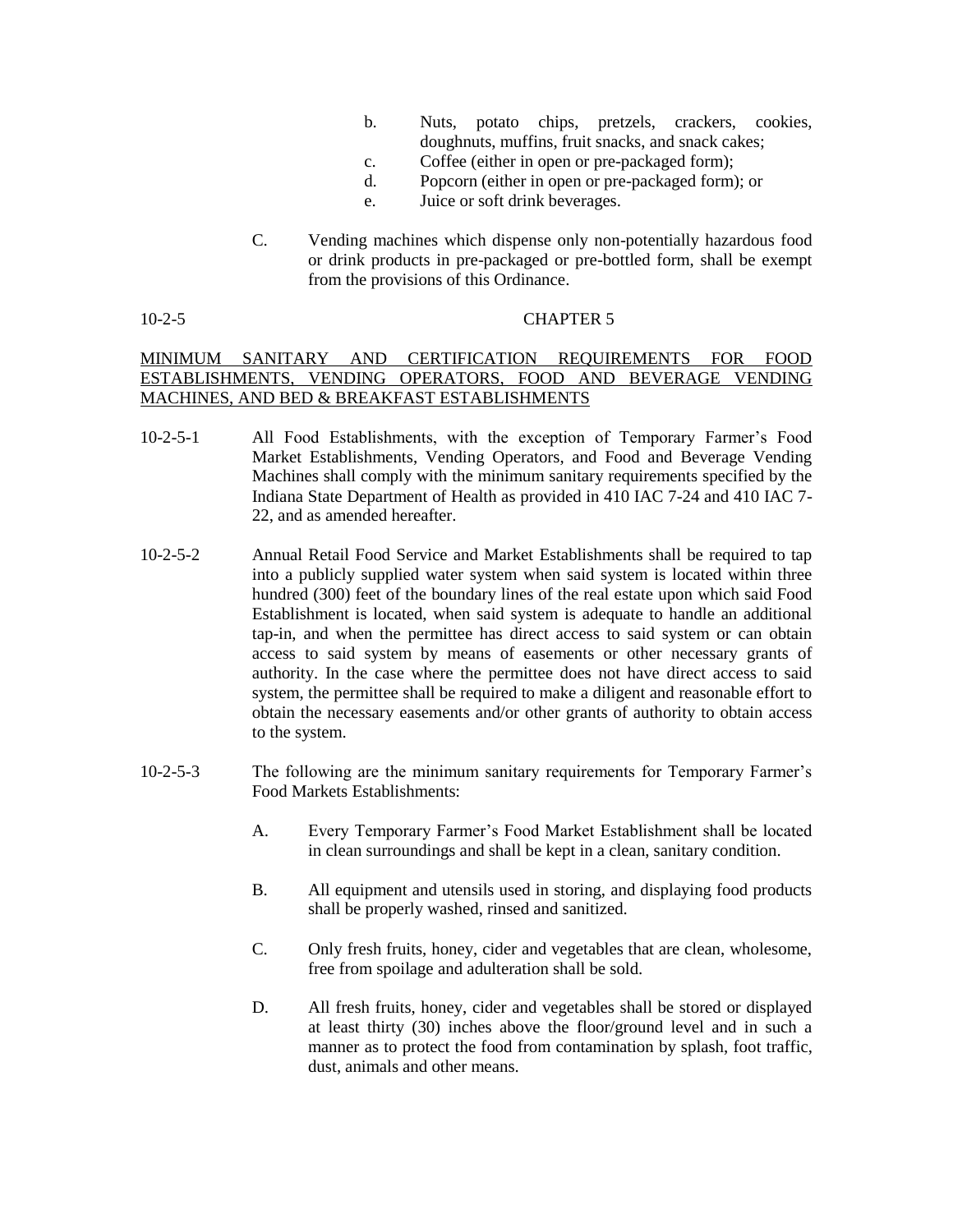- E. Garbage and refuse shall be kept in tightly covered, watertight containers until removed and shall be disposed of daily in a place and manner that does not create a public health hazard.
- F. All employees shall wear clean outer garments and shall keep their hands and fingernails clean at all times while engaged in the handling of food, utensils, or equipment. Employees shall not expectorate or use tobacco in any form within the establishment.
- G. The Health Commissioner may augment such requirements when he/she may deem it necessary to prevent a condition which may constitute a public health hazard.
- 10-2-5-4 The Board hereby incorporates by reference all rules and regulations established by the Indiana State Department of Health regarding the operation of Bed and Breakfast Establishments as set forth in the Indiana Administrative Code and all such establishments shall abide by said rules and regulations as they now exist and as are amended hereafter.
- 10-2-5-5 The permittee of any Food Establishment where food is sold for consumption on the premises shall designate a portion of the area where food is consumed as a "no smoking" area. Smoke or smoking means the carrying or holding of a lighted pipe, cigar, or cigarette of any kind or any other lighted smoking equipment or the lighting or emitting or exhaling of the smoke of a pipe, cigar, or cigarette of any kind. The prohibitions, requirements or duties of this section shall not apply to banquet rooms in use for private functions, cocktail lounges or bars, including cocktail lounges and bars within any food establishment.

## 10-2-6 CHAPTER 6

## HEALTH AND DISEASE CONTROL

#### **(Repealed 1/10/01)**

# 10-2-7 CHAPTER 7

# SALE, EXAMINATION, CONDEMNATION OF UNWHOLESOME, ADULTERATED OR MISBRABDED FOODS OR BEVERAGES

## **(Repealed 1/10/01)**

## 10-2-8 CHAPTER 8

## EDUCATION

10-2-8-1 FOOD SAFETY EDUCATION: Every person who is employed, or is about to be employed in a Food Establishment, shall be familiar with the requirements of 410 IAC 7-24, and as amended hereafter. A copy of the 410 IAC 7-24, and as amended hereafter, shall be kept on the premises at all times. All food establishment personnel employed by a Food Establishment may be required to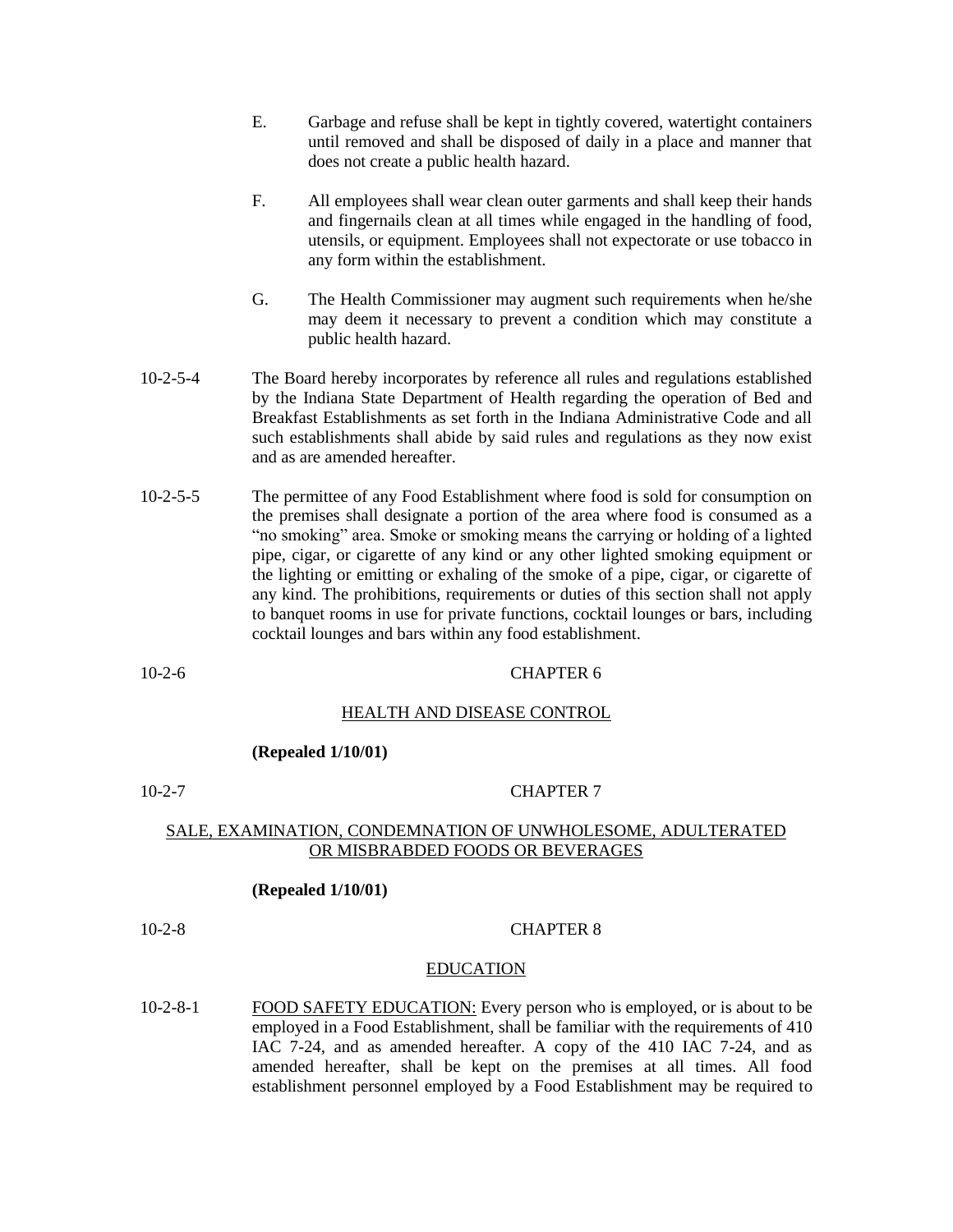attend a food safety education program given by the Department for any of the following reasons:

- 1. If the establishment is subjected to immediate closure by the Health Commissioner and the education program is deemed necessary by the Health Commissioner.
- 2. If the establishment is cited with three (3) or more critical violations on two (2) out of three (3) consecutive regular inspections, whether or not the critical violations are the same on each inspection.
- 3. If the Health Commissioner determines the necessity of a Food Safety Education program as a result of a hearing dealing with violations of this Ordinance.

The Department shall charge a flat fee of two hundred dollars (\$200.00) to each Food Establishment for conducting the food handler education program regardless of whether or not attendance is voluntary or involuntary in nature by order of the Health Commissioner.

10-2-9 CHAPTER 9

### **INSPECTIONS**

10-2-9-1 FREQUENCY OF INSPECTION: As defined in 10-2-1-14, establishments will be inspected on the following frequency based on their assigned Menu Type or more frequently if determined necessary by the Health Commissioner:

| <b>Menu Type</b> | <b>Inspection Frequency</b> |
|------------------|-----------------------------|
|                  | at least 1 time per year    |
| 2 & 3            | at least 2 times per year   |
| $\overline{4}$   | at least 3 times per year   |

However, all annual food establishments (with the exception of Retail Food Service Off-Site Establishments), operating (6) months per year or less, shall be inspected at least one (1) time per calendar year. Temporary Farmer's Food Market Establishments, Temporary Fund-Raising Food Market Establishments, Seasonal Mobile Ice Cream Market Establishments shall be inspected at least once each permit period.

- 10-2-9-2 INSPECTION FREQUENCY OF TEMPORARY FOOD SERVICE AND TEMPORARY FOOD MARKET ESTABLISHMENTS and Off-Site Establishments: Each Temporary Food Service and Temporary Food Market Establishment for which a permit is required under the provisions of this Ordinance shall be inspected at least once in each forty-eight (48) hour period. Each Retail Food Service Off-Site Establishment shall be inspected at least two (2) times each permit period.
- 10-2-9-3 AUTHORITY TO INSPECT AND COPY RECORDS: The permittee shall, upon the request of the Health Commissioner, permit access to all areas of every such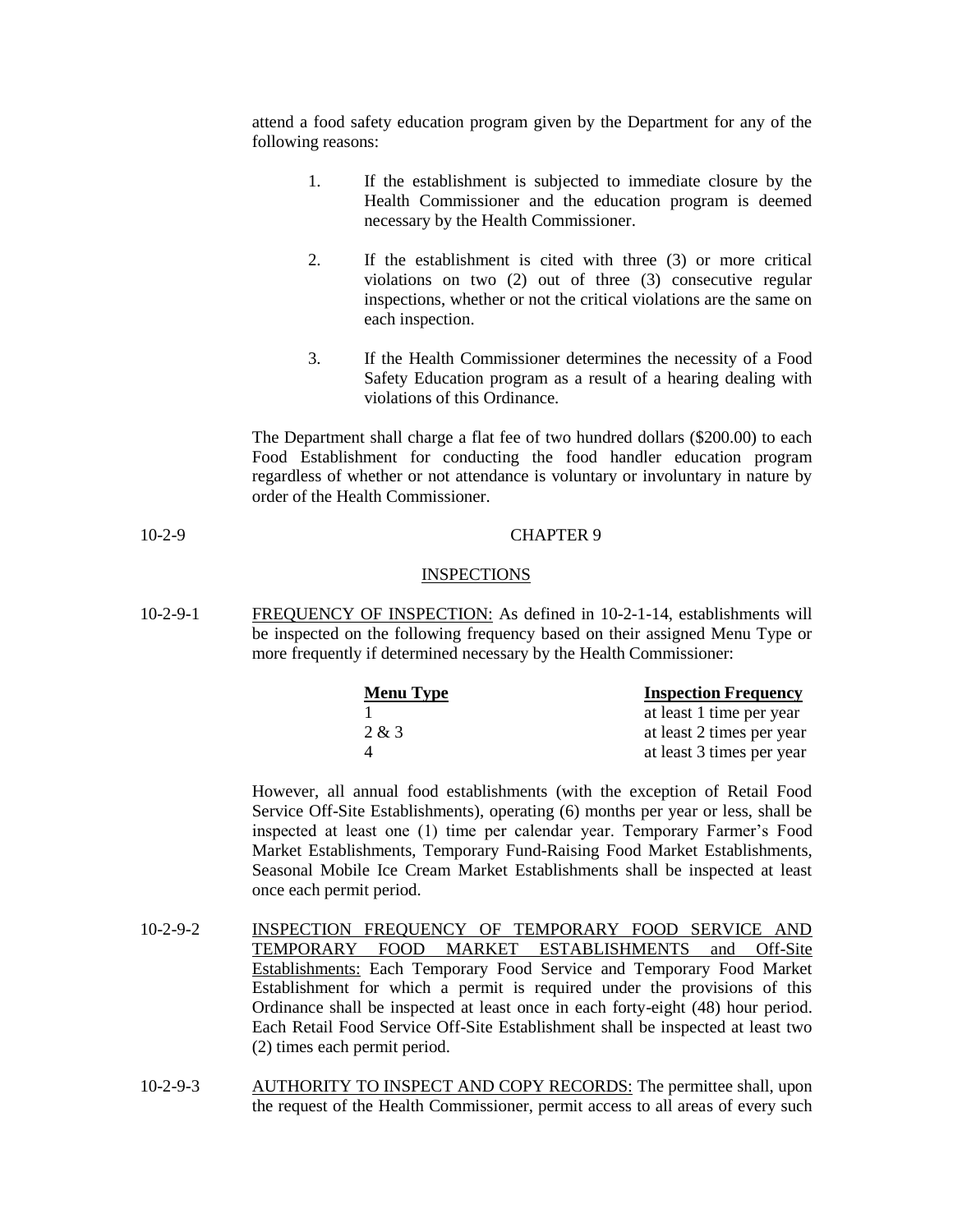Food Establishment and shall permit inspection of, access to, and the copying of any and all records relating to establishment ownership, as well as any and all records relating to food and beverage purchases, sources, storage, pest control, and overall sanitation of any said Food Establishment.

#### 10-2-10 CHAPTER 10

#### VIOLATIONS

# 10-2-10-1 PROCEDURE WHEN VIOLATIONS ARE NOTED:

- A. If, during the inspection of any Food Establishment the Health Commissioner discovers the violation of any provision of Allen County Code, Title 10, Article 2, he/she shall issue a written report listing such violations and the remedial action(s) to be taken. A copy of said report shall be delivered to the permittee by hand delivering the report to him/her on-site, or mailing the notice to the address listed by the permittee as his/her/its mailing address on the permit application, or by electronic means, such as facsimile or electronic mail. If at any point following the inspection the permittee feels they have not received the report or would like an additional copy, the permittee may request an additional copy of the report by contacting the Department and they may request delivery by any means stated above.
- B. A copy of the written order shall be filed in the records of the Department after appropriate review by supervisory personnel.
- C. The Supervisor of the Food Division shall have the final approval authority on all food establishment inspection reports and related documents and reserves the right to make changes as deemed necessary in accordance with 410 IAC 7-24 and as amended hereafter.
- 10-2-10-2 PERMIT SUSPENSION/CLOSURE: The Health Commissioner may order the suspension of any permit issued for a Food Establishment which order shall include the prohibition of any further sale or serving of food or beverages for the following reasons:
	- A. Interference with the Health Commissioner, or his/her authorized representatives, in the performance of his/her duties. Interference shall be defined as the process of obstructing, hampering or blocking the Health Commissioner in the performance of his/her duties.
	- B. As a result of the willful and/or continuous violation of any provision of this Ordinance.

## 10-2-10-3 OTHER PERMIT REVOCATION, SUSPENSION AND CLOSURE ORDERS

A. Except as set forth in  $10-2-10-3(A)(1)$  and (2), no suspension or revocation shall be ordered by the Health Commissioner except after a hearing held pursuant to 10-2-10-4.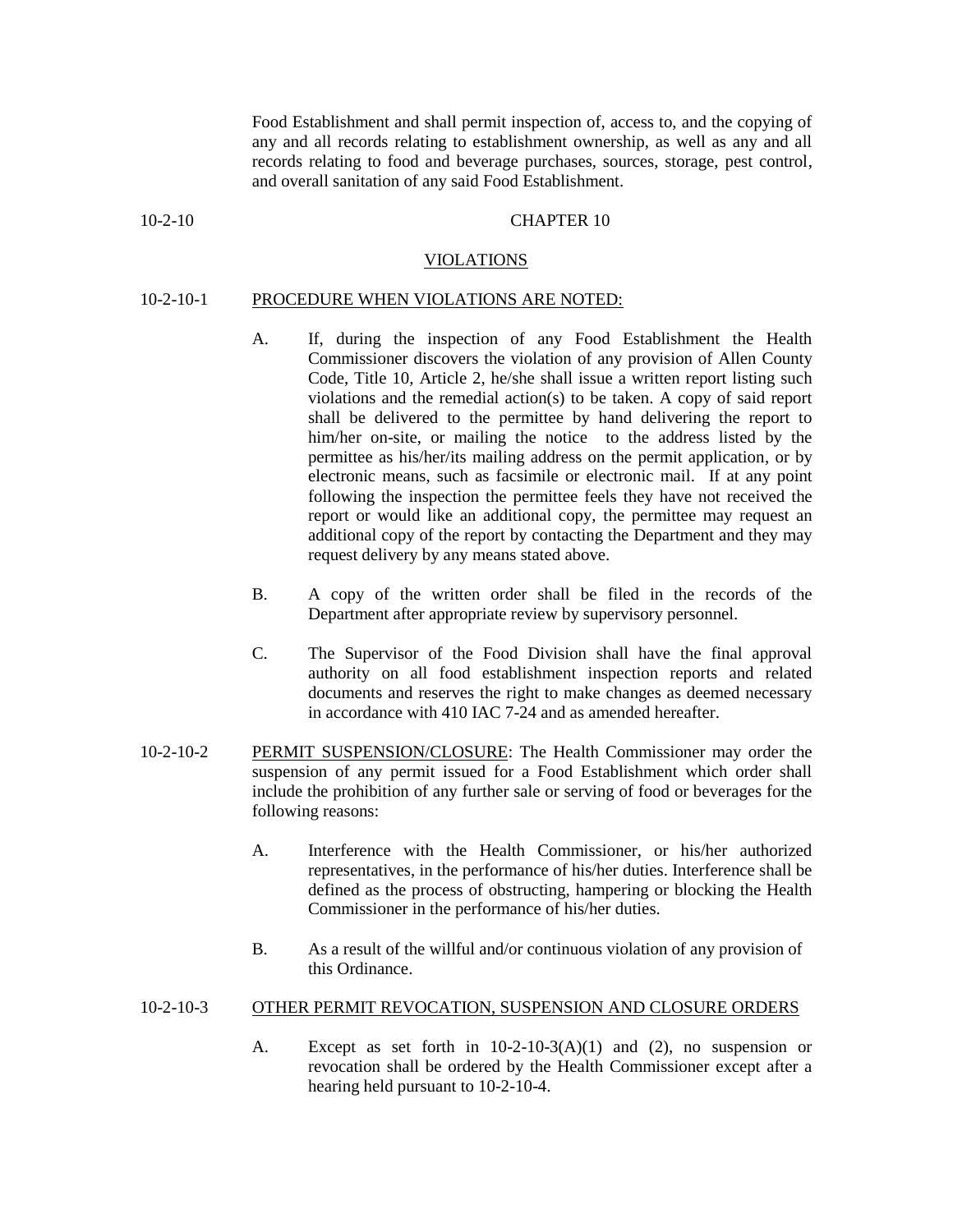- 1. If the permit is for a Temporary Food Establishment, said suspension/closure may be ordered immediately. The permittee may request in writing that he/she be afforded a hearing within twenty-four (24) hours as set forth in 10-2-10-4, or
- B. Notwithstanding any other provisions of this Ordinance, whenever the Health Commissioner, or his/her authorized representatives find unsanitary or other conditions, involving the operation of any Food Establishment or Food or Beverage Vending Machine operation which, in his/her reasonable belief, constitutes an imminent health hazard, he/she shall, without notice or hearing, issue and serve a written order upon the permittee requiring the immediate closure of its operations, shall cite the existence of said unsanitary condition(s) and shall specify the corrective action(s) to be taken.
	- 1. Such order shall be effective immediately.
	- 2. Upon written request to the Health Commissioner, the permittee shall be afforded a hearing on the next business day as set forth in 10-2-10-4.
	- 3. The Health Commissioner or his/her representative shall make a re-inspection upon the request of the permittee once all items requiring correction have been made. When the Health Commissioner determines that the necessary corrective action(s) have been taken, operation of the Food Establishment may be resumed. All reinspections conducted at the request of the permittee after a written order for immediate closure has been issued by the Health Commissioner or his/her authorized representative will be conducted as soon as possible. The first re-inspection visit will require no inspection fee. If, however, upon re-inspection, the Health Commissioner or his/her authorized representative finds that the permittee has failed to complete all necessary corrective action(s) as stated when they requested the reinspection in order to resume operations, the permittee shall be assessed a repetitive re-inspection visit fine as described below for all subsequent re-inspections conducted by the Department upon request of the permittee:

a. The Department shall assess a fine of fifty dollars (\$50.00) for all subsequent re-inspections conducted at the request of the permittee during normal (Health Department) business hours.

b. The Department shall assess a fine of one hundred dollars (\$100.00) for all subsequent reinspections conducted at the request of the permittee outside of normal (Health Department) business hours.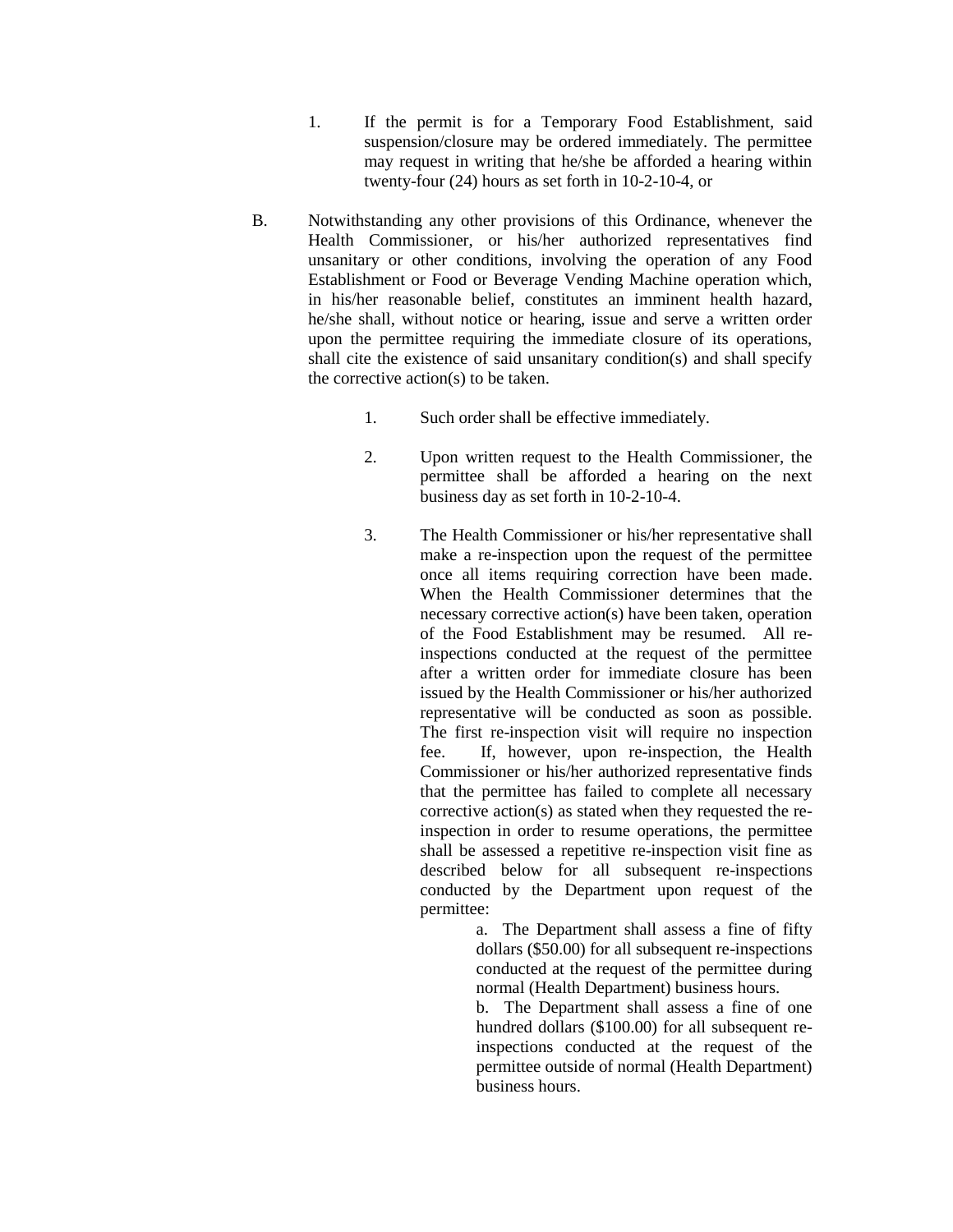c. Each subsequent request for re-inspection conducted after the primary re-inspection will be considered a separate inspection and shall be subject to a fine for repetitive re-inspection visits as outlined above.

d. Any fine assessed as outlined above must be paid in full on or before the close of the next business day and must be paid at the Fort Wayne-Allen County Department of Health location as no monies are accepted in the field.

# 10-2-10-4 HEARING

- A. All hearings required under this section, except those set forth in 10-2- 10-3B(2), shall be held only upon at least ten (10) days written notice to the permittee of time, place and nature thereof. The notice of hearing shall be served upon the permittee by leaving or mailing by Certified Mail the notice to the address listed on the permit application as the permittee's mailing address or such other address as the permittee shall designate in writing to the Health Commissioner.
- B. At any hearing required under this Ordinance, every person who is a party to such proceedings shall have the right to submit evidence, to cross-examine witnesses and to be represented by legal counsel. All such hearings shall be conducted in an informal manner, but irrelevant, immaterial or unduly repetitive evidence may be excluded.
- C. Upon the conclusion of such hearing, the Health Commissioner shall enter a final order, subject to the right of appeal in accordance with 10-2- 10-5.

# 10-2-10-5 APPEAL

- A. Any permittee aggrieved by any final order of the Health Commissioner shall be entitled to a review of the final order before the Board by filing a written request therefore with the Secretary of the Board within fifteen (15) days after such final order is issued.
- B. Upon the Health Commissioner's receipt of such request, the Board shall hear the matter de novo in an open hearing after at least ten (10) days written notice of the time, place and nature thereof. (The Health Commissioner and permittee may agree to a shorter period of time, if requested by either party.) The notice shall be issued by the Secretary of the Board to the Health Commissioner and the permittee filing the request.
- C. The notice of hearing shall be served upon the permittee by leaving or mailing by Certified Mail the notice to the address listed on the permit application as the permittee's mailing address or such other address as the permittee shall designate in writing to the Secretary of the Board.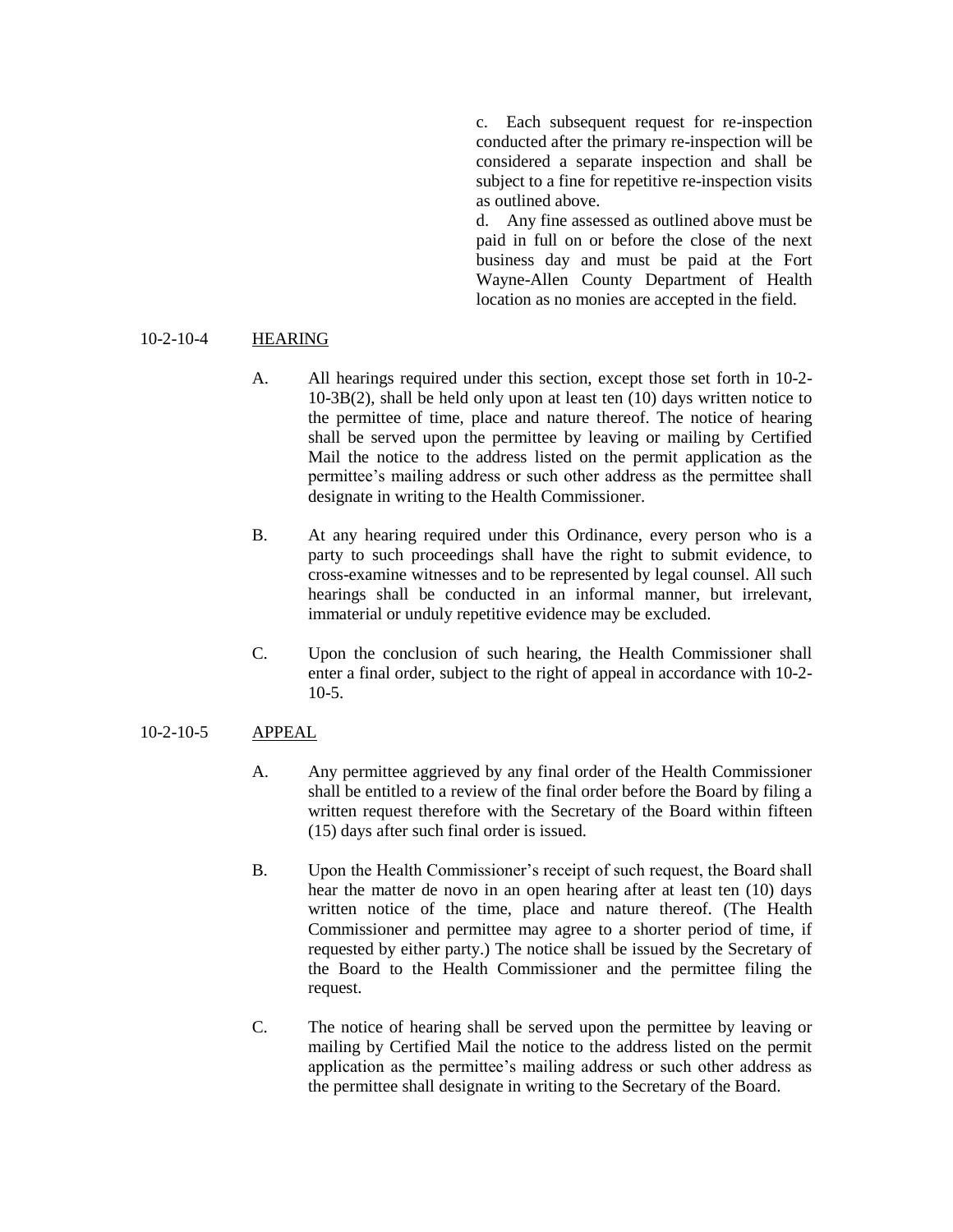- D. At such hearing, the same rules of procedure shall apply as in the case of the hearing before the Health Commissioner; provided, that upon written request by the permittee or the Health Commissioner, the Board shall cause the proceedings before it to be recorded by a reporter employed for such purpose, and the same, together with all papers and documents filed therein, shall, at the request of either party be reproduced by said Board in the form of a transcript, a copy of which shall be available to any party.
- E. The expense of such proceedings shall be charged to the permittee who applied for the review, except that copies of transcripts shall be at the expense of the party requesting the same. At the time the transcript is requested, the Board may require the permittee to pay a deposit in an amount determined by the Board to be necessary to secure such expense(s).
- F. The Board shall make written findings of facts and shall enter its final order or determination of the matter in writing.

# 10-2-11 CHAPTER 11

## ENFORCEMENT

- 10-2-11-1 ENFORCEMENT: It shall be the duty of the Health Commissioner to enforce the provisions of this Ordinance. Any permit issued in conflict with the provisions of this Ordinance shall be null and void. A violation of an order issued by the Health Commissioner or Board shall be considered to be a violation of this Ordinance.
- 10-2-11-2 VIOLATIONS: Whenever the Health Commissioner determines that any Food Establishment, Vending Operator, food establishment personnel or any other person, is in willful violation of any of the provisions of this Ordinance, the Health Commissioner shall furnish evidence of said willful violation to the Prosecuting Attorney of Allen County, Indiana or the attorney for the Board who shall seek all appropriate legal remedies against the person(s) violating said provisions of this Ordinance.
- 10-2-11-3 PENALTY: Any person who willfully violates any of the provisions of this Ordinance shall be subject to a fine as set forth in 410 IAC 7-23 and as amended hereafter.
- 10-2-11-4 INJUNCTION: The Health Commissioner may bring an action for an injunction in the Circuit or Superior Court of Allen County, Indiana, to restrain any person from violating the provisions of this Ordinance, to cause such violation(s) to be prevented, abated or removed.
- 10-2-11-5 EXPENSE: Any person violating any of the provisions of this Ordinance shall be liable to the Fort Wayne - Allen County Department of Health for the expense, loss or damage occasioned by reason of such violation, including reasonable attorney's fees and costs.